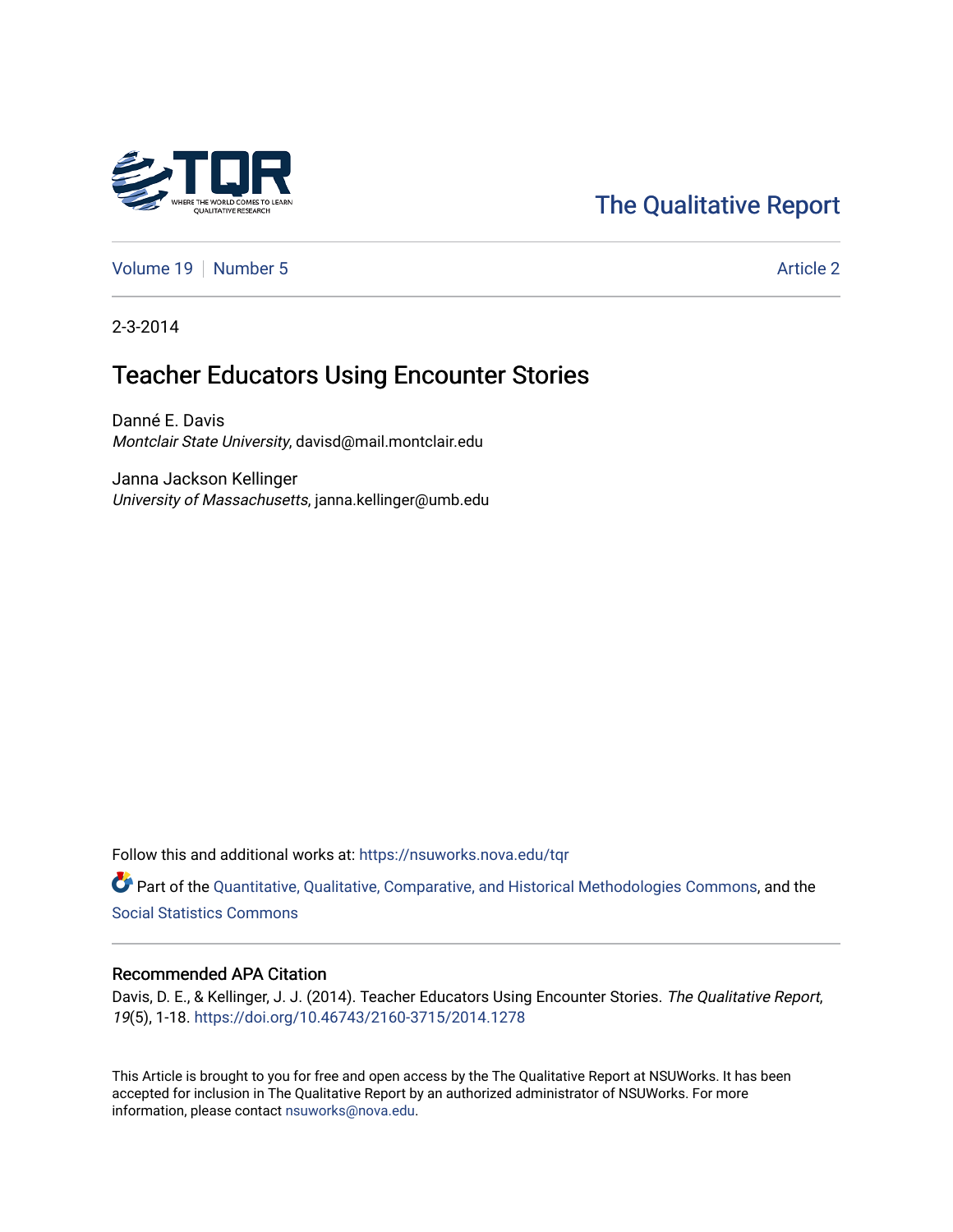# **Qualitative Research Graduate Certificate** Indulge in Culture Exclusively Online . 18 Credits **LEARN MORE**

# Teacher Educators Using Encounter Stories

## Abstract

Many prospective teachers are unaware of the encounters that Black, heterosexual women or White lesbians face. Here, we present encounter stories—individual narratives of poignant encounters and interactions that we have experienced with people unlike us—to identify with and ultimately draw on their experiences. Subsequently, the narratives become data that not only inform our work as teacher educators and scholars but also are used to shape prospective teachers' understanding of inimitable difference. Despite the heralded affirming visibility of Michelle Obama and Ellen Degeneres, oppressive practices and perspectives against Black women and lesbians continue. Our encounter stories are put forward as qualitative data that goes against the grain and empowers. Further, our narratives challenge the conventional linear written format by intersecting our authentic voices with extant theory. Given the growing diversity in K-12 education, it is crucial that prospective teachers gain meaningful insight of unique, real life experiences, examine those experiences against their own familiarities to recognize sameness amid difference. Subsequently, this recognition will help to situate prospective teachers to meet the curricular and social needs of all schoolchildren.

## Keywords

Counter Narratives, Encounter Stories, Lesbian, Gay, Queer Sexual Orientation, Racial and Sexual Diversity, SocioculturalConsciousness, Teacher Education

## Creative Commons License



This work is licensed under a [Creative Commons Attribution-Noncommercial-Share Alike 4.0 License](https://creativecommons.org/licenses/by-nc-sa/4.0/).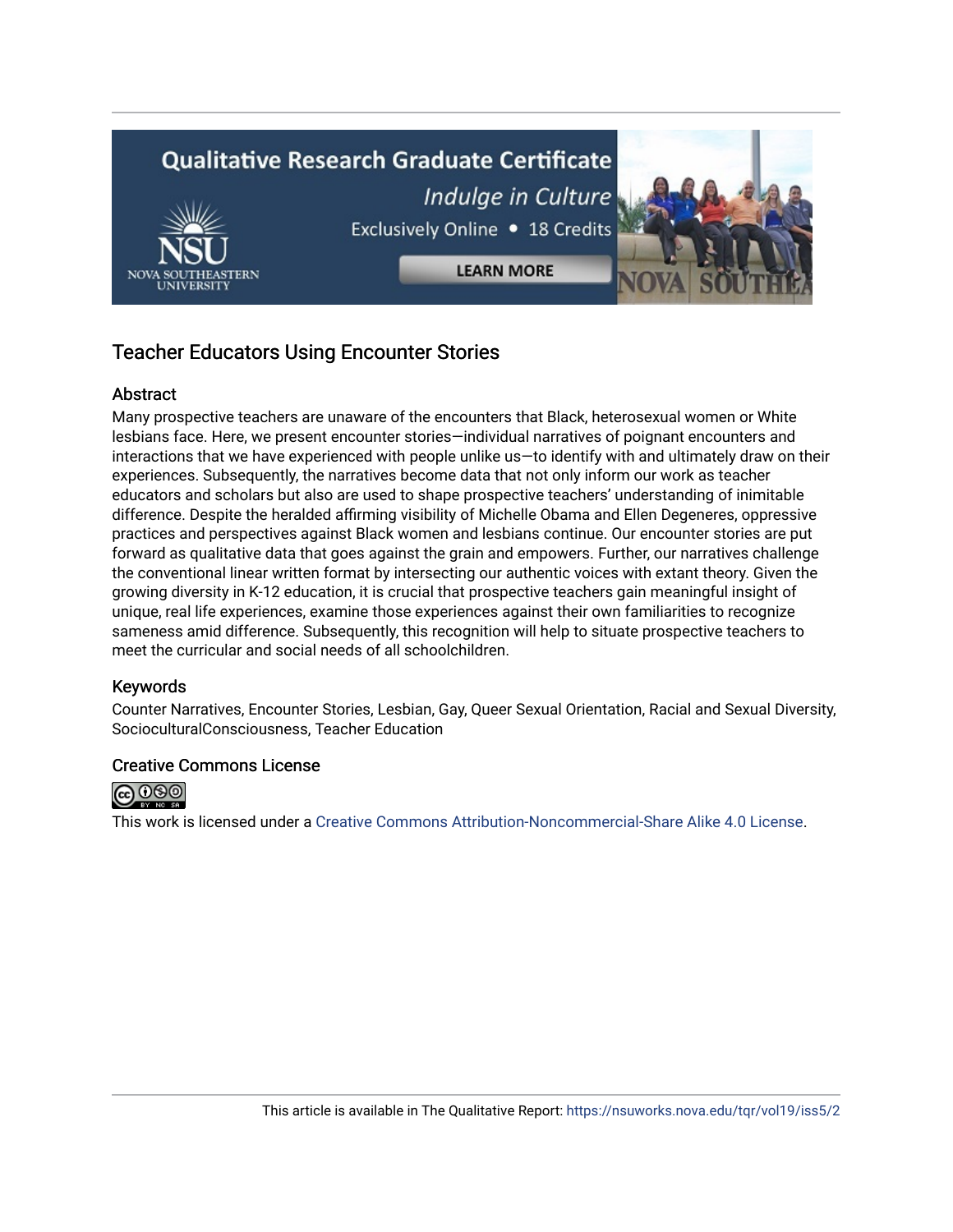

*The Qualitative Report* 2014 Volume 19, Article 10, 1-18 http://www.nova.edu/ssss/QR/QR19/davis10.pdf

# **Teacher Educators Using Encounter Stories**

Danné E. Davis Montclair State University, Montclair, New Jersey, USA

Janna Jackson Kellinger University of Massachusetts, Boston, Massachusetts, USA

*Many prospective teachers are unaware of the encounters that Black, heterosexual women or White lesbians face. Here, we present encounter stories—individual narratives of poignant encounters and interactions that we have experienced with people unlike us—to identify with and ultimately draw on their experiences. Subsequently, the narratives become data that not only inform our work as teacher educators and scholars but also are used to shape prospective teachers' understanding of inimitable difference. Despite the heralded affirming visibility of Michelle Obama and Ellen Degeneres, oppressive practices and perspectives against Black women and lesbians continue. Our encounter stories are put forward as qualitative data that goes against the grain and empowers. Further, our narratives challenge the conventional linear written format by intersecting our authentic voices with extant theory. Given the growing diversity in K-12 education, it is crucial that prospective teachers gain meaningful insight of unique, real life experiences, examine those experiences against their own familiarities to recognize sameness amid difference. Subsequently, this recognition will help to situate prospective teachers to meet the curricular and social needs of all schoolchildren. Keywords: Counter Narratives; Encounter Stories; Lesbian, Gay, Queer Sexual Orientation; Racial and Sexual Diversity; Sociocultural Consciousness; Teacher Education*

## **Encounter Stories**

**Janna**: I'm glad that we've decided to work on a project together because we're both interested in how identities play a role in our work as teacher educators preparing future teachers for  $21<sup>st</sup>$  century classrooms.

**Danné:** Yeah, I would never have imagined that from our initial meeting 13 years ago the influence we'd have on each other's professional lives especially our perception of the world and considerations of how to use our identities to shape our work.

**Janna:** It's like you read my mind! I was thinking that we could study how our identities shape not only ourselves, but also each other!

**Danné:** Yes! I am certainly more aware of LGBTQ (Lesbian, Gay, Bisexual, Transgender) issues than I was before I met you!

**Janna:** But I think it's also more than that. I've been thinking a lot lately about how I can use my identities to gain insight into the identities of others.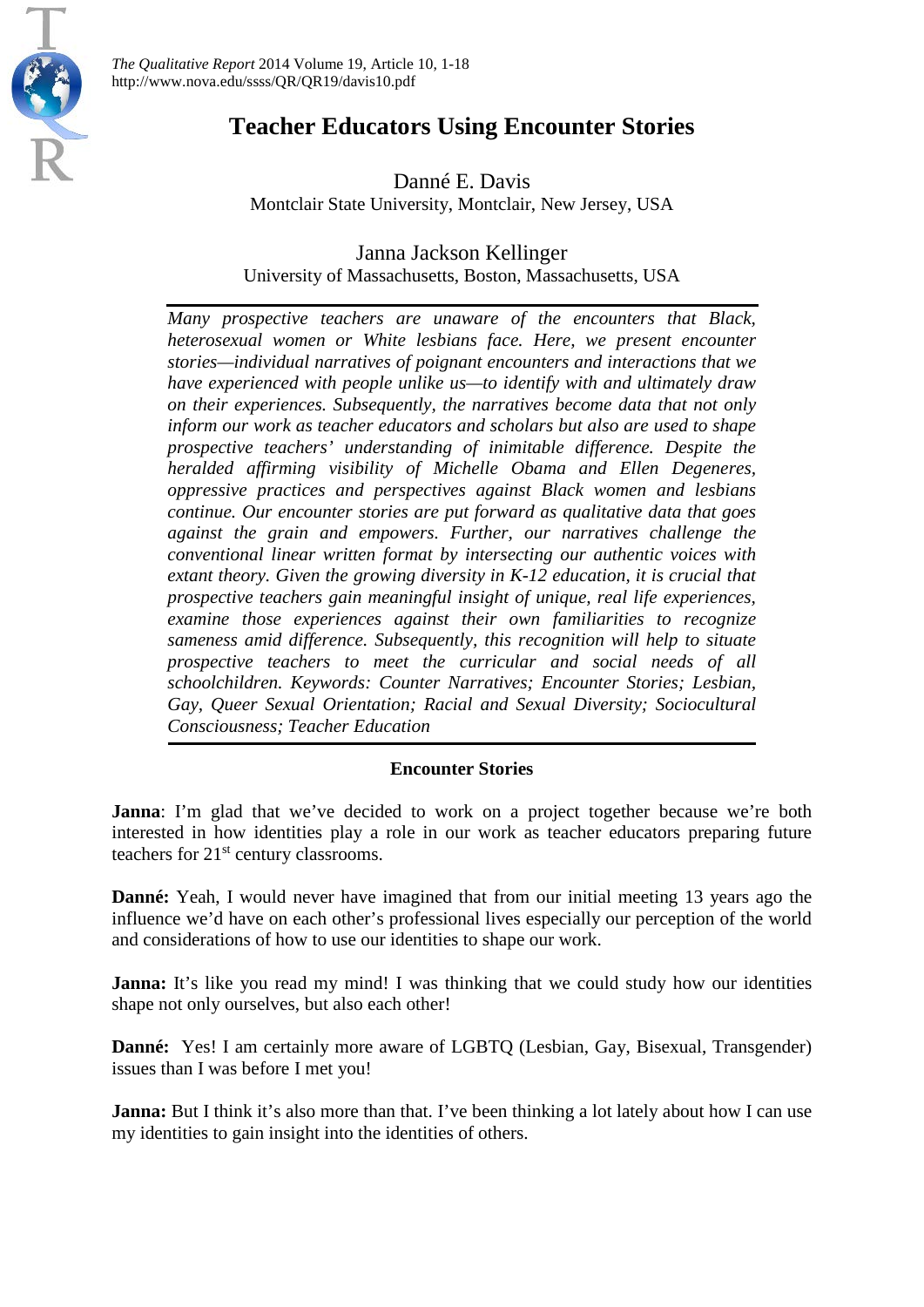**Danné:** You have to be careful, though. Certain folk don't appreciate it when other people claim to "understand" and illuminate their lives.

**Janna:** That's true. But the way I think about it, understanding the identities of other people is like an asymptote—do you remember that from math?

**Danné:** Is that when the curve comes down and approaches the X-axis, getting closer and closer, but never actually touching it. Is that right?

Janna: Exactly! So even though I can never know what it's like to be Black, or a Black woman, in America, that does not mean I cannot try to deepen my understanding. I just need to recognize that that understanding can never be complete.

**Danné:** Yeah, just remember not to paint Black folk as all having the same experiences or beliefs.

**Janna:** Good point! Just like with being gay—being gay in Boston is a completely different experience than being gay in the rural South, as I found through personal experience and through a comparison of two studies on gay and lesbian teachers (Jackson, 2013).

**Danné:** And it gets even more complicated than that. Since people are made up of multiple, often complex identities that inform each other, it's difficult to separate out a single marginalized identity without recognizing the impact of other identities, including dominant ones such as White, Christian, middle to upper class, able-bodied, heterosexual, male.

**Janna:** True, but I still contend the ways in which people construct identities and interpret their lives through marginalized and dominant lenses can inform our understandings of the lives of other people.

**Danné:** Yeah, I completely agree with that. Let's just be careful to avoid oversimplifying something as complicated as identity, especially ours.

**Janna:** Agreed. You know, our relationship, and I guess any friendship, is also like an asymptote. You can never truly know someone, but we certainly have gotten to know each other much more deeply in the 13 years we've known each other.

## **Our First Encounter**

**Danné:** Remember when we first met, you saw me as the lone Black person in a sea of White folk at orientation for our graduate program.

**Janna:** That is true. I felt really out of place being a lesbian among people who presented as extremely straight, so I followed some advice someone gave me one time—if you feel out of place, find someone you think might feel more out of place than you and befriend them. I figured that you might feel out of place more than I since I can *pass* as straight, but you certainly cannot *pass* as White…

**Danné**: nor would I want to…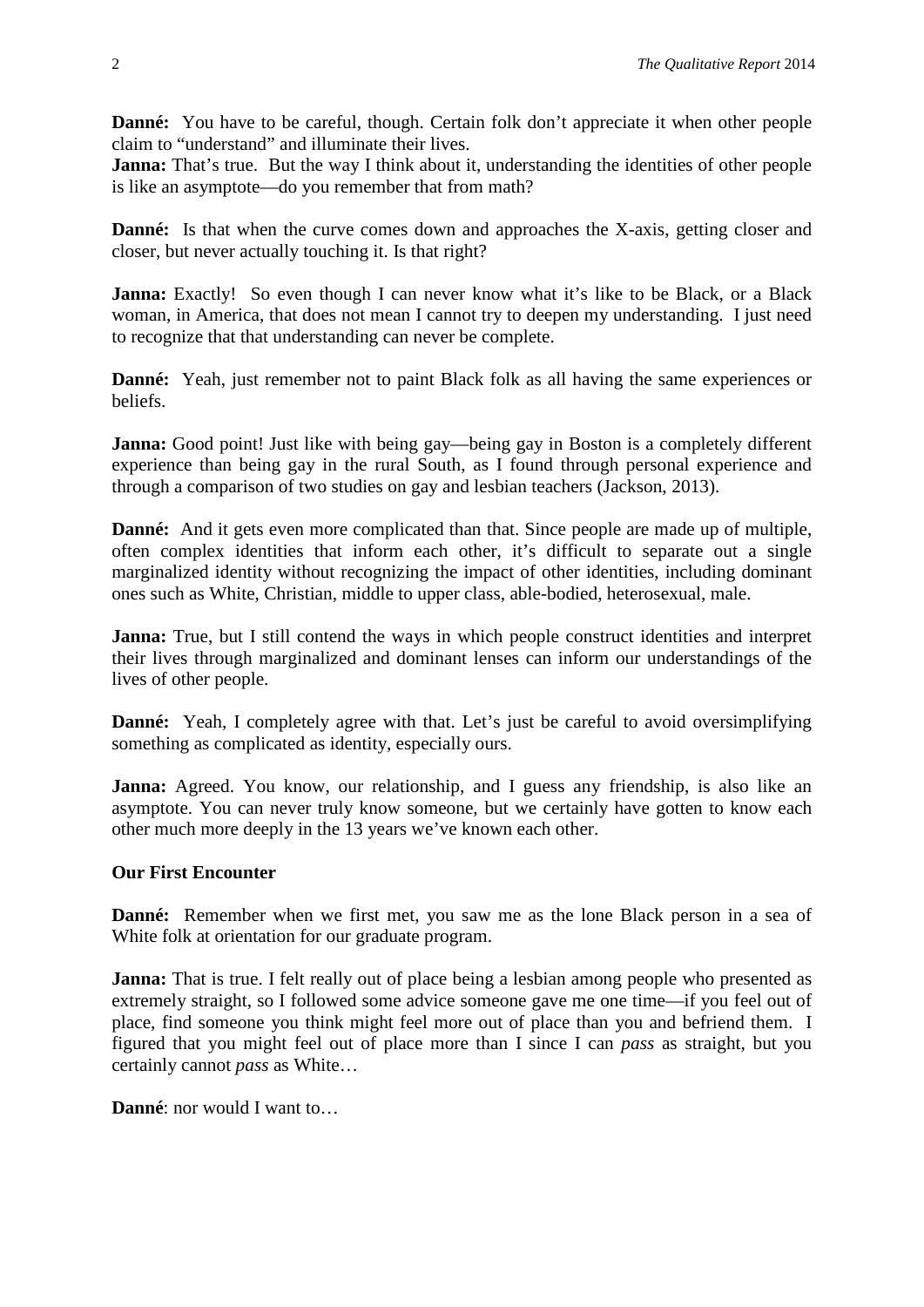**Janna**: Hmm, this story seems to follow what we were saying earlier—using our own experiences to try to understand the experiences of another—not just through similarities, but also through differences.

**Danné:** Speaking of differences, something as superficial as clothing can say a lot about oppression.

**Janna:** How so?

**Danné:** Well, in grad school, you were always commenting on how "neat and professional" I always looked.

**Janna:** That's true. And I took complete advantage of being a student again and dressed down as much as possible. I was so sick of dressing up when I was a high school English teacher, which I felt I had to do to distinguish myself from my students since I look so young.

**Danné:** Did you ever think about *why* I paid such attention to how I dressed?

**Janna:** I just thought that was a part of who you are.

**Danné:** No, not hardly. I would have loved to dress casually, although perhaps not as casually as you. But, as the only Black person among a sea of White people, I knew that I stood out—and that, to some, I may be their first encounter with a Black doctoral student (sadly, there are not enough of us!)—so it was extremely important to represent. I felt that I needed to look like a doctoral student, and in my head that meant dressing up. That thinking was something I wrote about in 2000, stressing the importance of role models and positive images in the classroom (Davis, 2000).

**Janna:** That reminds me of what one of the participants in a study I did with gay and lesbian teachers said:

When I first came out it was so important that I be the poster child and not the stereotypical poster child. And so it was so important that when there was a faculty softball game, that I was good. It was so important that I won the faculty free throw competition because I was gay. That it was really important to me still to not perpetuate the stereotypes. (Jackson, 2007)

This gets back to my point about making connections between identities.

**Danné:** Yes, connections among people who are marginalized—instead of between oppressed identities and dominant identities. I'm so tired of being defined in relation to White folk!

**Janna**: Me too! Wait, I am White. What I mean is being compared to people who are straight—"look, gay people can raise kids just as good as straight people"—as if straight people are the standard.

**Danné:** I don't think we can dismiss dominant identities so easily. First of all, we both have some. Second of all, our students largely come from dominant identities—White, middle class, heterosexual. Ideally, we want to come up with a tool they can use. Isn't that the point of this collaborative autoethnography (Chang, Ngunjiri, & Hernandez, 2012)?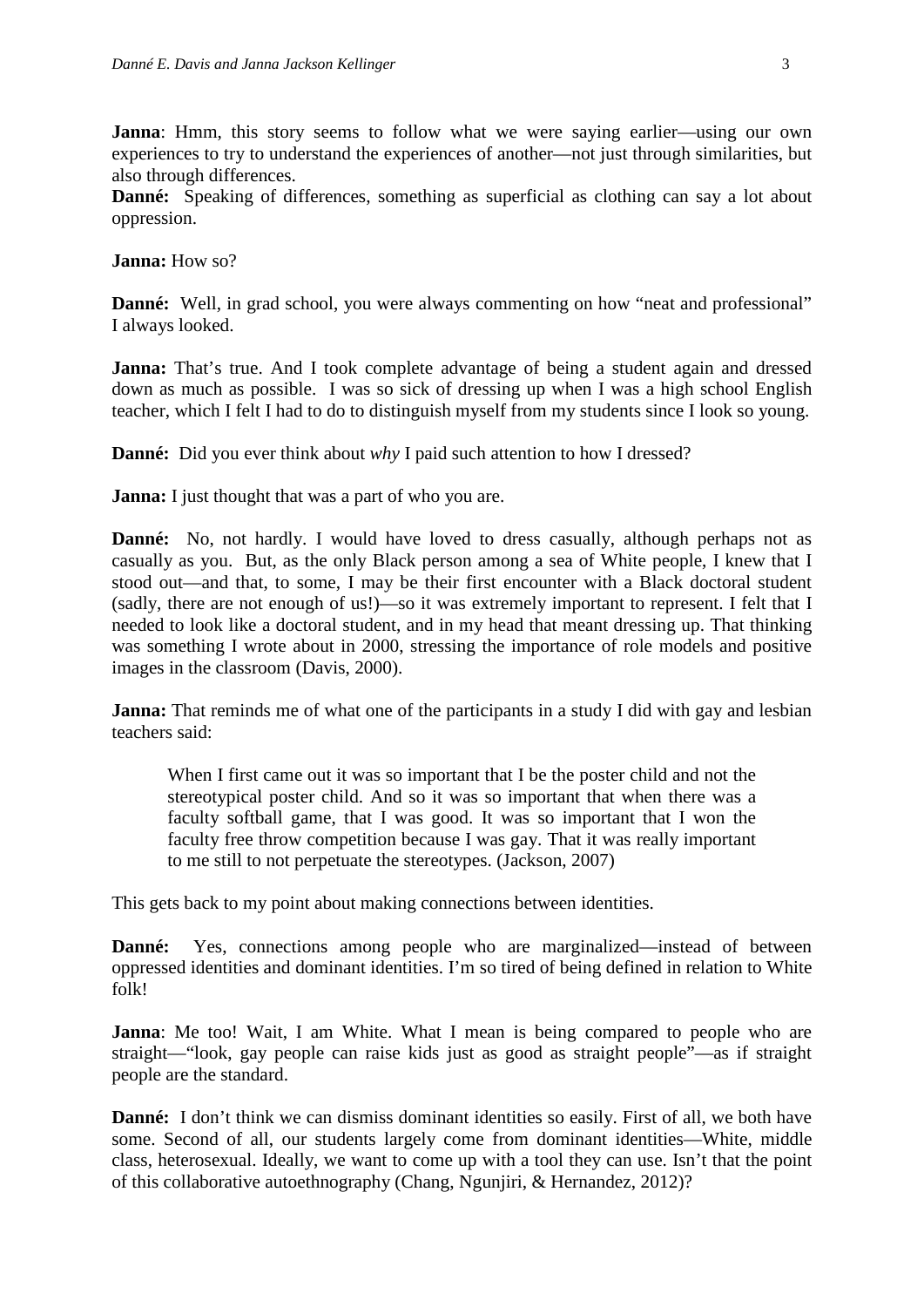**Janna:** That's true. Perhaps we can create an atmosphere in which our students can serve as *critical friends* to each other, just as we have served as *critical friends* for one another. **Critical Friends**

**Danné:** Yes! I was just reading about critical friends. Bass, Anderson-Patton, and Allender (2002) discuss how crucial critical friends are to studying the self:

We have noted how privilege and entitlements, unless directly addressed by the person and critical friends, can interfere with one's ability to attend to others—reducing others' agency and one's ability to learn and accept challenges. We rarely challenge our privileged status until we try to empathize with its negative impact on others. This move, from the reflective to reflexive thinking, is valuable for grappling with issues of identity as well as with the trials of collaboration. . . .Self-study provides a forum for practicing a valuable kind of self-monitoring; critical friends with alternative views temper it. Critical friends get to know each other's reactive points and blind spots, and hopefully learn when to support and when to challenge. (p. 67)

**Janna:** And Loughran (2004) points out the importance of alternative perspectives in challenging one's own perspective, but not in a way to triangulate or confirm the interpretation, rather to shed further light and to realize the multiplicity and possibilities of interpretations.

**Danné**: That's similar to the "crystallization" approach proposed by Richardson (2000), that is the telling of a common experience from unique perspectives, which for us are our interactions with diversity and bias, particularly racism and heterosexism.

**Janna:** However, Schuck and Segal (2002) point out some of the challenges of being critical friends and suggest building trust, creating an equal partnership, and testing it out in private before going public (p. 100). Critical friends allow for the advantages of both insider status and outsider status to inform a study, but it involves a lot of work and trust.

**Danné:** Well, we certainly have acted as critical friends for the other—providing investigative and analytical support during the examination of our teaching and identity perspectives, only possible because of the comfort, regard, and trust that we have for each other.

**Janna:** Yes, when we share *critical experiences*—experiences that have shaped our worldview—we've been willing to ask each other some challenging questions including

- Why did you react in such a manner?
- What messages did your words and behaviors transmit?
- Why might the person have reacted the way she or he did?
- How might others' view the situation?
- What happens if you replace the word *race* with *sexual orientation* or vice versa?
- What generalizations are you making about the LGBTQ (Lesbian, Gay, Bisexual, Transgender, Queer) community? About people of color? About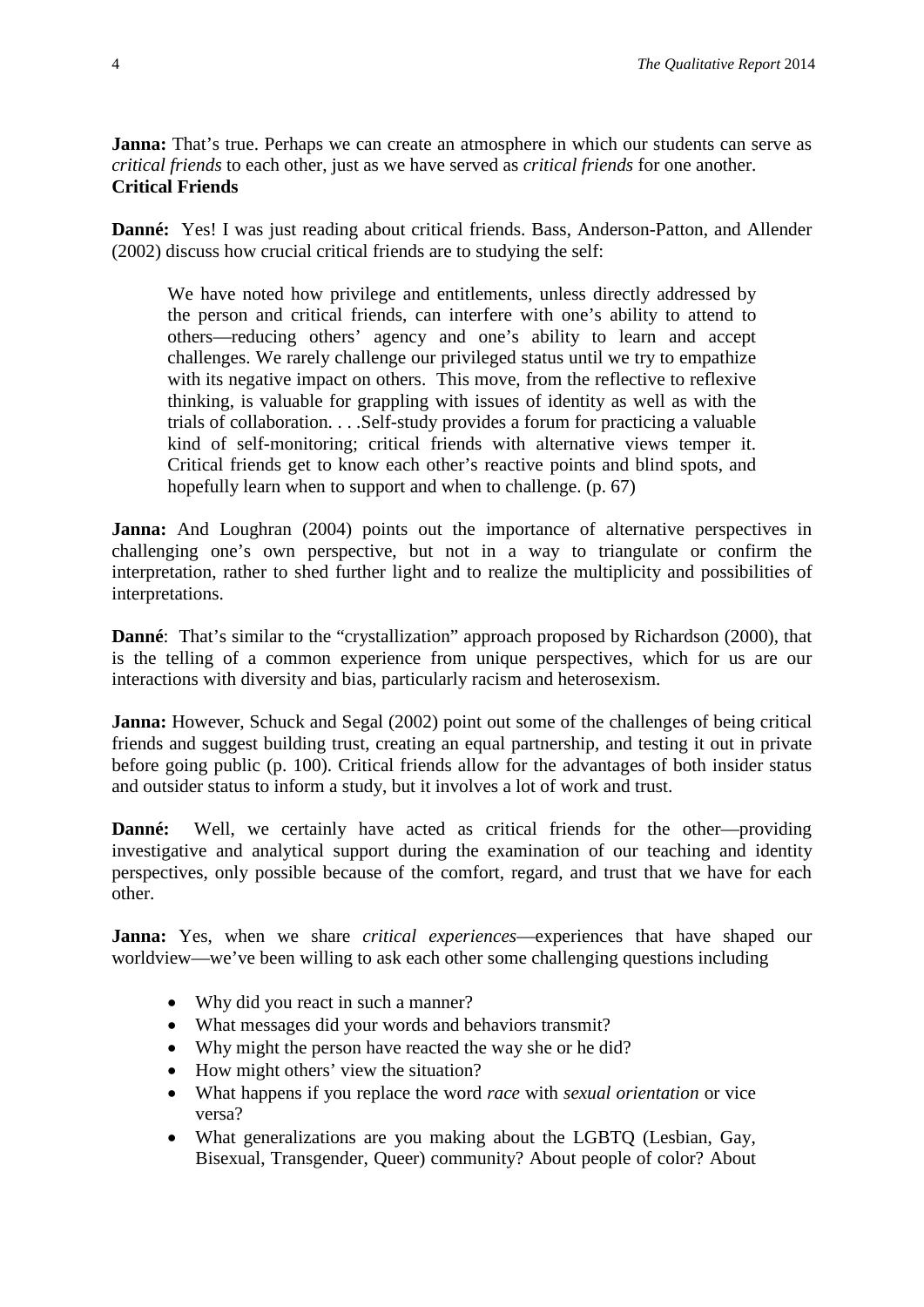individuals and identities matching the dominant group? What evidence do you have which supports or refutes that generalization?

- Which societal messages influence and frame these interactions?
- What is left unsaid?

**Danné:** Yes. Like Bullough and Pinnegar (2001) suggest, our questions attempt "to provoke, challenge, and illuminate rather than confirm and settle" (p. 20) our perspectives.

#### **The Evolution of Encounter Stories**

**Janna:** So, what we are doing is asking questions of critical experiences—but it's more than that. I think what we are trying to capture is similar to the notion of counterstories, or personal stories that challenge the White, heterosexual, male privileged meta-narratives that often frame educational systems in the United States.

**Danné:** Yes, like how Bernal (2002) describes teachers of color using their "nonmajoritarian" perspective" (p. 116) to challenge White normativity. She goes on to describe these counterstories as having significant pedagogical consequences:

Counterstorytelling can also serve as a pedagogical tool that allows one to better understand and appreciate the unique experiences and responses of students of color through a deliberate, conscious, and open type of listening. In other words, an important component of using counterstories includes not only telling nonmajoritarian stories but also learning how to listen and hear the messages in counterstories. (p. 116)

**Janna:** But what we have been describing is not quite the same as counterstorytelling. It's really about using our individual experiences to deepen our understandings of the realities of people with other identities that are often marginalized.

**Danné:** Right. We are going beyond simply storytelling *about* experiences with folk unlike us to *using* those narratives to deepen our knowledge of the realities of people different from us along with understanding ourselves. And since academics are known to turn a phrase, let's call these narratives encounter stories.

**Janna:** You were always the wordsmith of the two of us! I love it!

**Danné:** Well…perhaps our next step, then, is to reflect on our own encounter stories—which includes not only critical experiences, but also how those experiences have changed or influenced us as people, teacher educators, and scholars.

**Janna:** Whoah. That's a lot at once. Let's first examine how they have changed us.

#### **Janna's Encounter Stories**

**Janna:** Shortly after I came out to myself as a lesbian, a White friend of mine said that being gay helped him become more understanding of Black people. He asked me if I had experienced the same thing. I remember naïvely saying no, thinking I already was sympathetic to the plight of Black people in the U.S. At the time, I thought I had already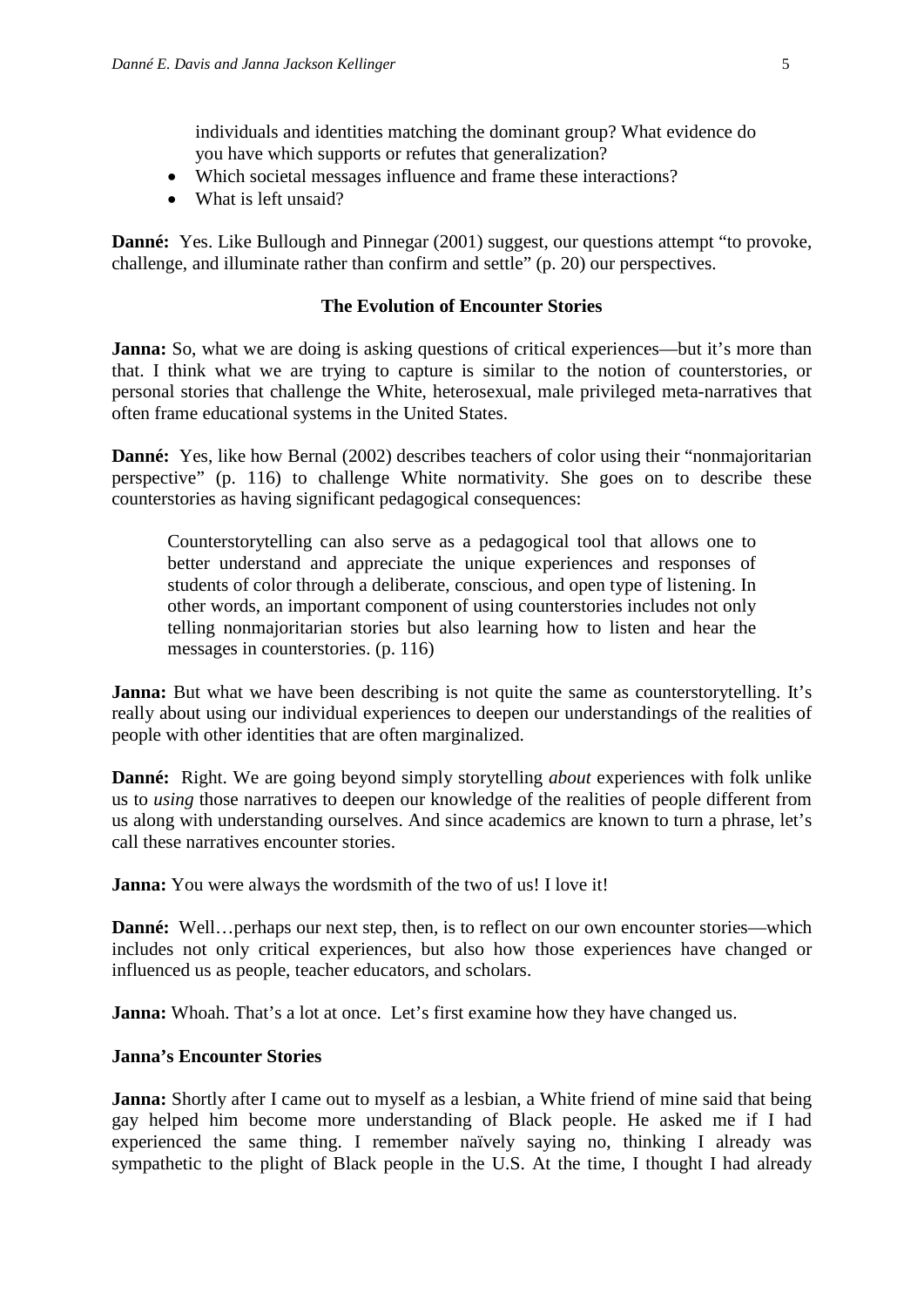arrived in some imaginary place of enlightenment about race. Looking back on that incident, I laugh at how wrong I was. Little did I realize at the time, like Tatum's (1997) observation, we are all smog breathers breathing in and exhaling racism. It is only when we become aware of this that we can hope to clear the air.

Despite my earlier reaction, I have come to realize that reflecting on my own experiences with homophobia has allowed me to make connections with racism while at the same time exploring the differences between the two oppressions. As a lesbian, I face issues of homophobia every day; but as a White person, I have the luxury of thinking only about race at my discretion. Being on the receiving end of homophobia, however, has increased my understanding of what it might be like to be on the receiving end of racism. I am not saying that heterosexual White people cannot empathize with the insidious nature of racism, but in my particular case, being gay has given me tremendous insight into what I think it might be like to be Black in the United States. I do realize, however, that someone cannot know what it is like to have another identity, especially since it is impossible to generalize about any group of people. Being Black in a small town in Georgia is probably very different from being Black in Boston, just like being gay in Georgia I know is very different from being gay in Boston. As someone with White privilege, I will never know what it is like to be Black or any other oppressed racial or ethnic group in this country. Even if I changed my physical features like Griffin in *Black Like Me* (Griffin, 1961) did, I would only experience Blackness in the present through my White lens and would lack the knowledge of what it is like to grow up Black. Given that everyone has her or his own experiences and that it is impossible to know what life is like for someone else, commonalities do exist between racism and homophobia, thus, like an asymptote, I am brought closer and closer to understanding, although I will never fully know what it is like to be a member of an oppressed racial group in the United States, or anywhere for that matter.

Tapping into my own experiences with discrimination has made me much more understanding of my students. For example, a mortgage company gave my partner and me all sorts of hassles, claiming that we were behind one payment, despite us paying on time every month. Even after I went in and showed them canceled checks for every month of our mortgage, we would receive nasty phone calls late at night harassing us. Because I will never know if this harassment was due to their incompetence or discrimination based on two female names on the mortgage, this incident made me realize how hard it is to pinpoint the basis of discrimination, making it so easy to become a little paranoid. When I taught high school and parents or students pointed out racism in cases where I did not immediately see it, I tried to see through their eyes. Now, when White students complain about people using what I have heard others term *the race card*, I tell them my story and hope they can see that *the race card* is often indicative of the amorphous nature of racism. Although I can never know what it is like to be Black, my previous encounters make me more empathetic towards Black people and deepen my understandings of race; an understanding I try to carry into my classroom.

An incident that occurred when I attended a forum on racism in the gay community helped shape my approach to communication in the classroom. Before the forum began, different community groups made announcements regarding upcoming events. A Black woman spoke about one particular event. Then, a White man from the same community group stood up and said essentially the same thing she did. A Black member of the audience pointed this out and asked him why he, as a White male, felt the need to use his voice to usurp that of a Black woman's. Although this caused intense embarrassment for him, it made me much more aware of how people use their voice and their silence to support, negate, or undermine others. In the classroom, I pay particular attention to my role as an educator in valuing the voices in my classroom because of this incident.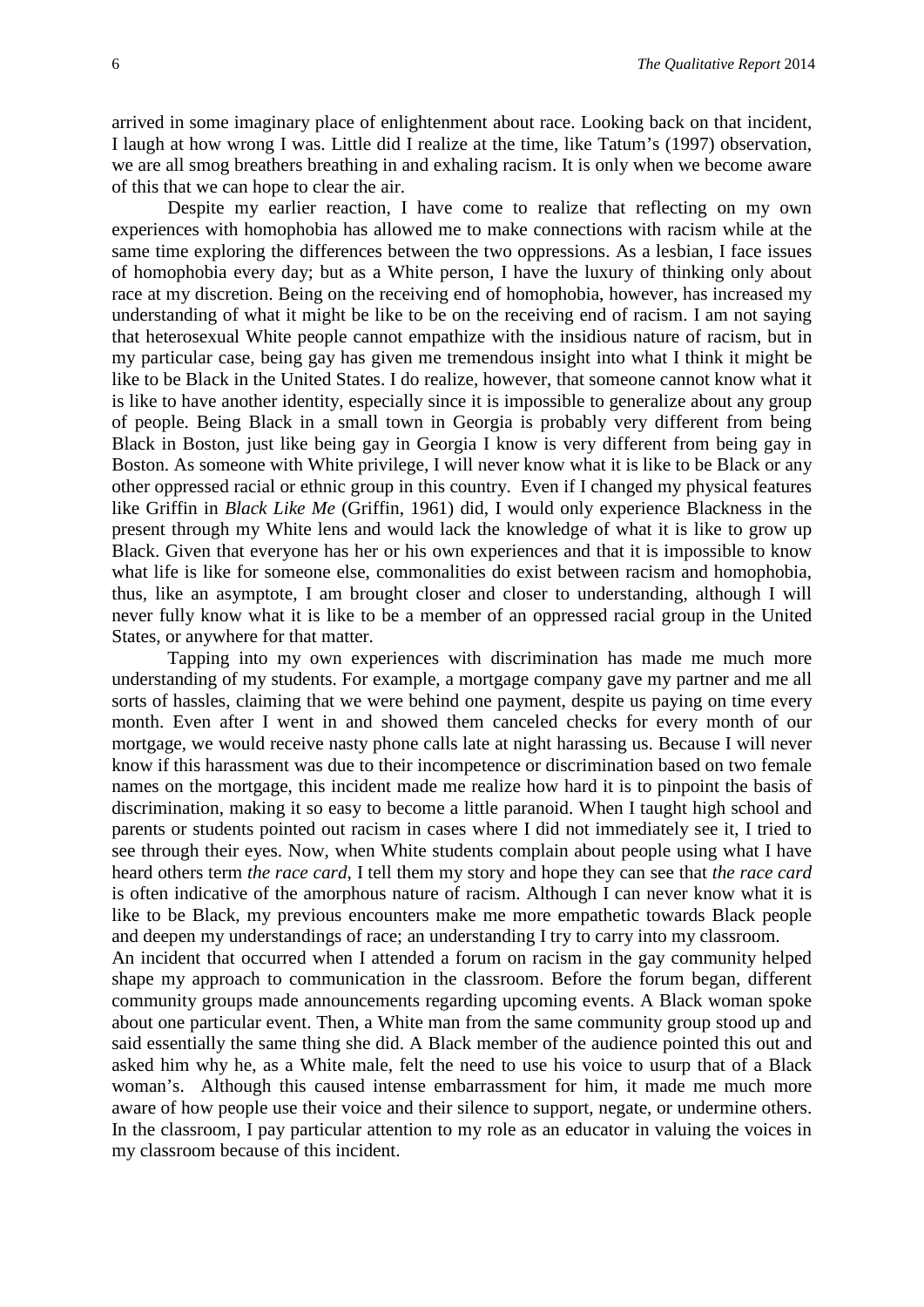There are plenty of other times when experiencing the world as a lesbian has caused me to rethink and deepen my views on race but the one that stands out the most was when a friend of a relative said that he did not think gay people should be allowed to adopt. Instead of standing up for me, my relative goaded him on by asking what he thought about gays in the military, which led to a conversation about gay rights in general. His homophobic statements hit me on such a personal level I knew I would be unable to respond without crying so I simply asked that we change the subject. After digesting my hurt and pain from this incident, I later reflected on the lessons it taught me. I realized that for my relative, discussing these issues was an intellectual exercise; for me it felt like a personal attack. This made me realize that there were times, I am embarrassed to admit, when I treated discussions of race and racism in my classroom as intellectual exercises instead of recognizing the human faces and feelings behind words: "It is reality for us. It is not a discussion, not a theory. It is flesh and blood" (Vanstory quoted in Cochran-Smith, 2000, p. 173). Until teacher educators "get personal" (p. 171) instead of intellectualizing discussions of identities in the classroom, the real work of addressing discrimination cannot begin.

This incident also made me think about my anger at this person for feeling that he had the right to determine what I could and could not do. I then thought back to the Civil Rights Era and how frustrating and anger-inducing it must have been to be Black and have White legislators and judges determining what Black people were allowed to do. Again, I cannot know what it is to be Black, but I do know how infuriating it is to have a state legislature of 200 people with only three of them openly gay deciding my rights. I do wonder how, with the history of racism in this country, people of color do not walk around angry all the time.

As I reflect on the struggles of other oppressed people and think about the current fight for gay rights, I see several parallels. For example, because humans have a basic instinct to protect their children, one tactic commonly used to cause people to fear another group of people is to depict them as preying on innocent children. For instance, Christians portrayed Jews as stealing Christian children to use their blood in rituals, and the continual false charges launched against Black men of raping young White women were (and still are) launched against Black men. This portrayal of the dominant culture as civilized and in control of their sexuality as opposed to the oppressed group who is portrayed as "sexually deviant" the id out of control—occurred for gay people as well, exemplified by Anita Bryant's "Save Our Children" campaign in the 1970s to overturn a non-discrimination ordinance because it protected gay teachers (Harbeck, 1997).

Currently, queer scholars are shifting from focusing on the victim narratives of queer youth to stories of empowerment and survival. I recently attended a conference where a group of graduate students acted out their experiences with homophobia. During the question and answer period, one member of the audience objected to the depiction of gay youth as victims and a heated discussion ensued about how to frame the stories of queer youth. Similarly, the women's movement struggled with getting stuck in the victim narrative—a very useful narrative as it highlights the need for attention to women's issues, but, on the other hand, it perpetuates the myth of women as needing to be rescued. Ironically, a useful tactic for one phase of fighting for civil rights turns into a detriment in the next phase. Another example of this is tokenism—the act of having minority representation simply for the sake of appearances. Currently this is decried in the Black community but for queer people, an organization desiring queer representation in their boardrooms can serve as a recognition that gay people count. Despite the many differences gay people, Blacks, Jews, women, and others face, we can learn from commonalities across our fights for equality. Encounter stories are one way to share and understand the oppressive experiences of others. The recent paradigm shift in Massachusetts is a striking example of the power of encounter stories. When the state legislature first voted on same-sex marriage in 2004, barely 25% of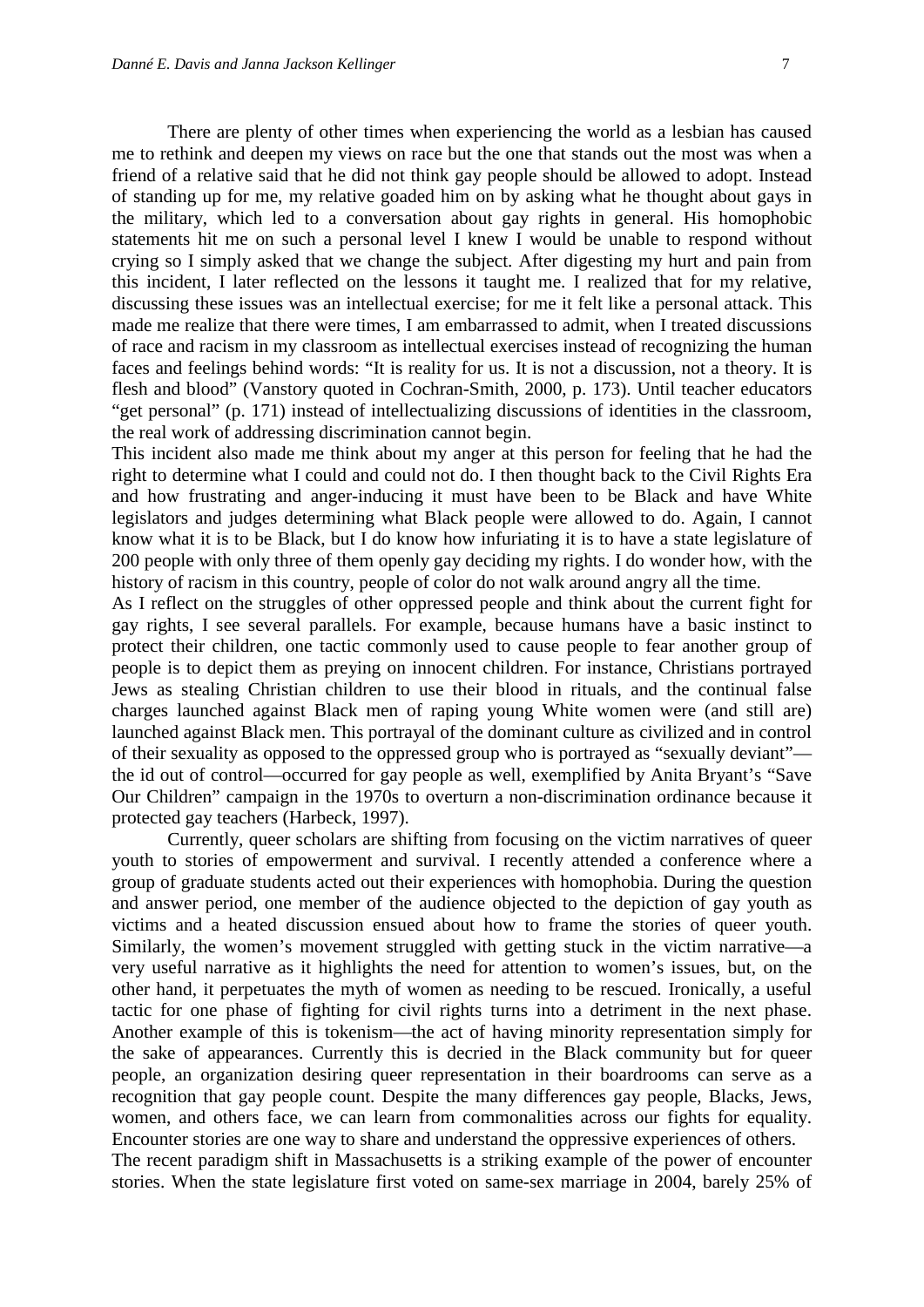the state legislators supported same-sex marriage. Three years later when the final vote was taken that secured same-sex marriage in Massachusetts, over 75% of the state legislators supported same-sex marriage. In an era when flip-flopping is seen as a fatal political move, the reason cited over and over again by legislators who changed their vote was the power of constituents' stories (Wangsness & Estes, 2007). In addition, all of the politicians who supported same-sex marriage were re-elected during this time period—largely because gay people also started telling their stories to their neighbors. Telling our stories was not easy. I remember going to the state house to lobby back in 2004. Although I considered myself an out and proud lesbian, the group of gay constituents I was in—a group that included an openly lesbian comic—experienced what I can only term *collective internalized homophobia*. We stammered and stumbled—not used to the language of same-sex marriage and trained by years of social messages to avoid making heterosexual people uncomfortable (despite the discomfort queer people have experienced at the hands of heterosexuals). This was in sharp contrast to the collective shrug by the people of Massachusetts 4 years later when the law that prohibited out-of-state couples from getting married in Massachusetts if their marriage was not allowed in their home state was repealed as no one showed up to demonstrate on either side (Muskowitz, 2008). In this case, the counterstories of gay and lesbian constituents provided opportunities for state legislators to experience encounter stories (i.e., to use their own experiences to identify with the experiences of others). If encounter stories can make this much of a difference in the political arena, imagine what they can do in education.

#### **Danné's Encounter Stories**

**Danné**: My myriad experiences inform and continue to shape my appreciation of diversity. I grew-up in a two-parent home in Boston. My dad was a sous-chef; my mother an elementary schoolteacher. For grades K-6, I attended the city's public schools during the forced busing era of the 1970s. To avoid that tension, in the seventh grade my parents enrolled me in the Massachusetts funded Metco Program. Created in 1966 and still in existence today, the program's goal is to expand educational opportunities, increase diversity, and reduce racial isolation, by allowing city kids to attend suburban public schools in affluent communities. For me that meant boarding a yellow school bus, each school day at six o'clock in the morning then travel 19 miles to get a better education. In reality, by the ninth grade, all of the bussed Black kids were placed into the vocational track. The expanded educational opportunity for us was in the *hidden curriculum* (Jackson, 1968) of blue-collar workplace readiness. Given the working class backgrounds of our families, a school-based or districtwide administrator decided that preparing us to become efficient, skilled workers was best for us. A review of my transcript would show drafting and woodworking for trade work; typing and stenography for office work; and home economics for domestic work. While I easily graduated high school—I did well in home economics—getting into a four-year college was challenging because I hadn't taken enough college prep courses.

Apart from the three or four Black and Asian kids who attended the school as town residents, each day we disembarked the school bus and entered the campus, the racial diversity increased nearly 100%! In line with Metco's goals, our presence was to increase racial diversity and reduce racial isolation, which to some degree, I suppose, was accomplished.

Through the program, I came to recognize diversity in terms of socioeconomics, language, race/ethnicity, and religion. I lived with my parents and dog, Trixie, in an 11-room Victorian house situated on a 0.13 acre parcel in Boston, yet I had suburban classmates whose homes had 11 bedrooms and enough land to board a horse! Many of my peers supplemented their examination of French, Spanish, or Latin with study abroad trips while I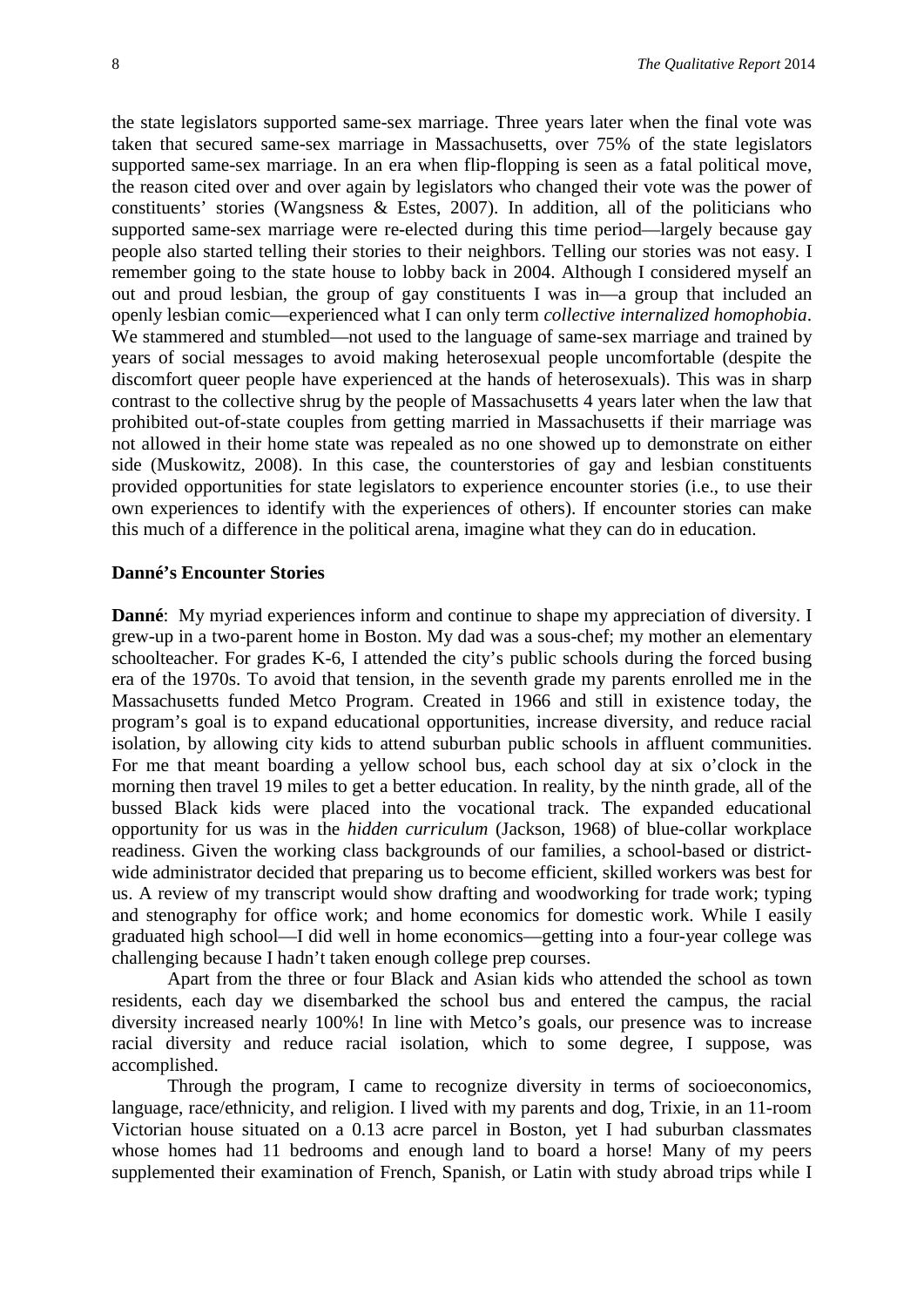learned the rules of English in the classroom; that teachers celebrated Chanukah instead of Christmas was new and odd to me. Serendipitously, during the 1970s White flight, my Jewish, eighth grade science teacher moved from my neighborhood to my high school town. Combined, these differences introduced me to people and perspectives beyond my familiarity, instilling the notion that life offers myriad lessons created and lived by a range of folk. Mindful of the value of those lessons, I have written about and drawn upon my experiences as non-prosodic ethnographic narratives (Davis, 2008, 2009) to generate an appreciation of socioeconomic and racial diversity in prospective teachers—most of whom are White, female, and middle class. The need to develop this awareness is made clear in the concept of multicultural education.

The concept of multicultural education stems from the civil rights movement of the 1950s and 1960s. In response to demands for equity, opportunity, and social justice, especially in education, many scholars of color began conceptualizing, researching, and implementing anti-racist and anti-oppressive curricular practices. Nieto and Bode (2008) further define multicultural education as

a process of comprehensive school reform and basic education for all students. It challenges and rejects racism and other forms of discrimination in schools and society and accepts and affirms the pluralism (ethnic, racial, linguistic, religious, economic, and gender among others) that students, their communities, and teachers reflect. Multicultural education permeates schools' curriculum and instructional strategies as well as the interaction among teachers, students and families, and the very way that schools conceptualize the nature of teaching and learning. Because it uses critical pedagogy, as its underlying philosophy and focuses on knowledge, reflection, and praxis as the basis for social change, multicultural education promotes democratic principles of social justice. (p. 44)

While I'd long considered myself as a multicultural teacher education, this interpretation led me to question whether I was falling short in embracing and practicing multicultural education—particularly "gender among [the] other" of LGBTQ diversity. In hindsight, I had ignored LGBTQ diversity excluding "multiplicities and nuance. . .paying limited attention to differences of sexuality, gender" (Asher, 2007, p. 65). My high school encounters did not afford such lessons nor had personal experiences with my traditional southern parents or my moderately conservative, Black Protestant community. Call it homophobia or heterosexism, many African Americans are apathetic to homosexuality and LGBTQ matters (Douglas, 1999). Sometimes the insensitivity is "attributed to a pervasive insidious oppression of Blacks, White sexual exploitation of black bodies" (Douglas & Hopson, 2001, p. 106) and dismantling of the Black family. Still others' apathy stems from religiosity's interpretation of Biblical and religious texts as contrary to LGBTQ culture because it is against God, and not reflective of Divine values, good character, and virtue (Douglas & Hopson). Regardless of the foundation, LGBTQ diversity in my professional life had been relegated to the fringes—a place I knew first-hand as detrimental to people within it but enduring in its perpetuation of power and privilege. I became cognizant of my pedagogical shortcomings in LGBTQ primarily due to my encounters with Janna.

My interactions with Janna resulted in new lessons of LGTBQ diversity. We met at as doctoral students matriculating at a predominantly White Jesuit institution. Within our 12 member cohort, I was the only person of color and was often reminded of it by denim and sneaker clad peers who routinely commented on my "neat and professional" appearance. Believing that I felt isolated, Janna reached out to me. I perceived her as a 30-something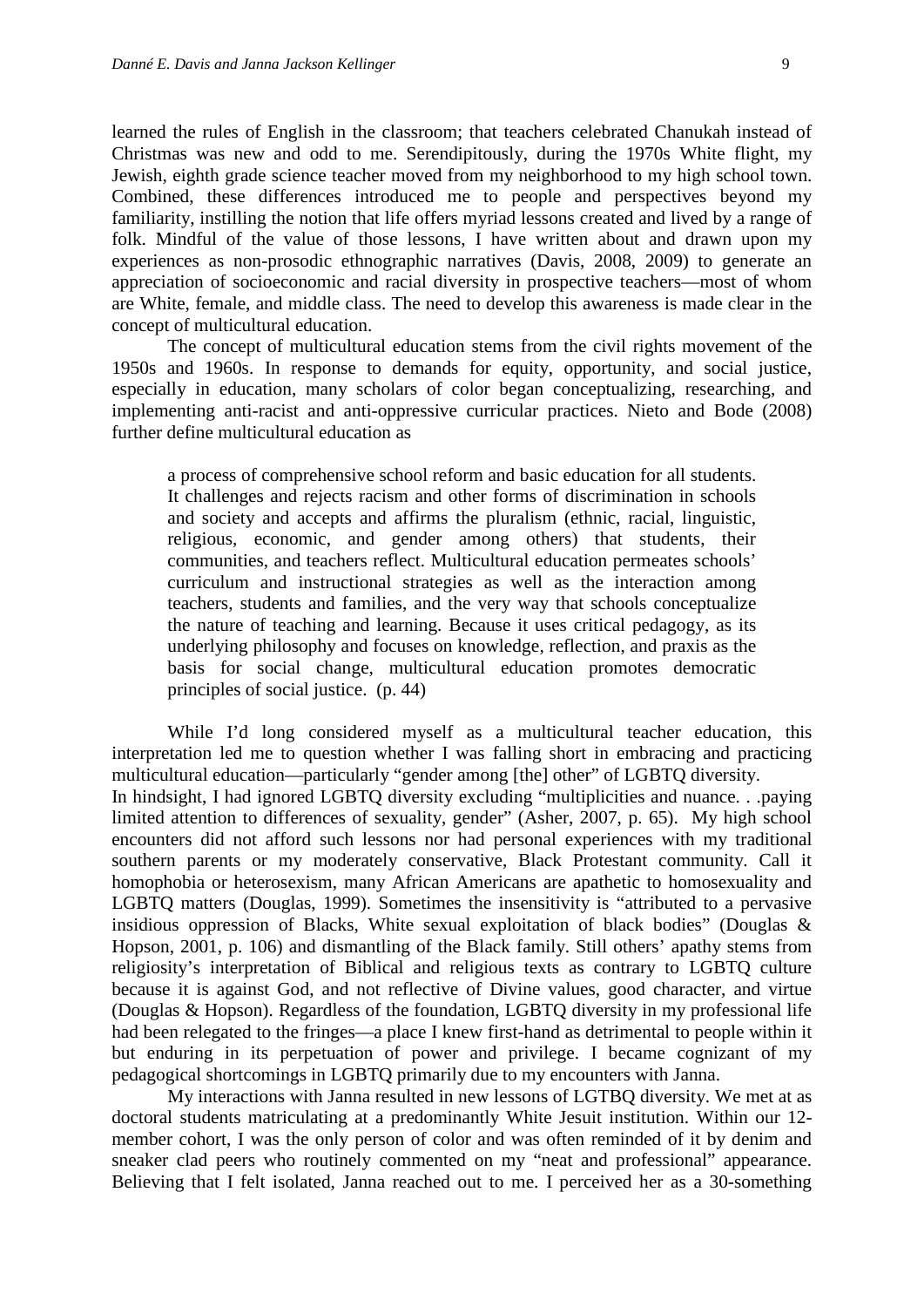White female, but could not discern her identity as a lesbian. As our friendship grew, she revealed feeling compelled to befriend me. However, in retrospect, I think that she was striving for solidarity with me to resolve her sense of invisibility. Although there were other White females in our cohort, none were lesbian. Over time, Janna shared with me her experiences with discrimination, seemingly to establish kinship with me while simultaneously trying to confirm her belief that encounters with racism had to be part of my life story as a Black woman. I also took advantage of our time together to let Janna's narratives to supplant my unfamiliarity with LGBTQ matters—at least from her perspective. Janna's narratives expanded my understanding of diversity. She shared with me her previous challenges as a high school teacher that contrasted with her current opportunities to celebrate collegial alliances presently as a teacher educator. In another instance, she confessed difficulty with finding her voice and revealed how scholarly explorations of feminist paradigms, posited by hooks (1990), and queer theory espoused Morris (1998), instilled a sense of personal liberation. Living this duality reminded me of DuBois's (1903) "double

consciousness" too often carried out by people burdened by balancing two identities in usually unforgiving circumstances. Overtime these expanded lessons in sexual diversity began to inform my professional understanding and practice.

The contrast of our identities customarily resulted in discovering behavior, jargon, and circumstances foreign to me but normative to Janna. It wasn't until an opportunity apart from the context of our doctoral program that I realized the influence of her narrative on my professional behavior. I was one of several lead teachers in the Boston Public Schools serving as a mentor to first year teachers. Two days before the start of the school year, the school district held a new teacher orientation supported by the lead teachers. During my small-group break out session, one of the new teachers commented about pubescent female-male relationships. In trying to make a point about the heteronormativity in the teacher's comment, I remarked that some male students may be attracted to other males. Initially, the new teacher seemed puzzled by my words but eventually processed the message and then perhaps feeling rebuffed, remained silent for the remainder of the session. During the session wrap-up, another new teacher thanked me for speaking out and challenging the other teacher's thinking. Janna often recounts the incident, which I regard as pivotal in my ability to teach about the expanse of diversity and stress in prospective teachers that difference is superficial as well as invisible.

With LGBTO diversity squarely on my radar today, my conceptualizing, researching, and implementing better align with Nieto and Bode's (2008) interpretation of multicultural education. While I expect the grumbles from students of "not this again" and expressed apprehension of offending me during discussions and activities about race, power, and privilege, I now anticipate prospective teachers' discomfort in queries of connections to elementary students during my attempt to "queer their gaze" (Doll, 1998) of multicultural education.

Despite the re-election of Barack Obama as the 44<sup>th</sup> president of the United States, the majority of prospective teachers are White, middle-class females, who have had few significant encounters with people of color and youngsters amid poverty (Cochran-Smith, Davis, Fries, 2004). Even with Ellen Degeneres as a day time talk show host, *Modern Family* and *The New Normal* featured in prime time, heteronormativity tends to frame prospective teachers' thinking about elementary classrooms (Cianciotto & Cahill, 2012; GLSEN & Harris Interactive, 2012).

In reflecting on my interactions with Janna, I recognize that our encounters have greatly reshaped and expanded my view of diversity. I now effortlessly challenge students and colleagues' heteronormative behaviors, accommodate gender variant expression, remain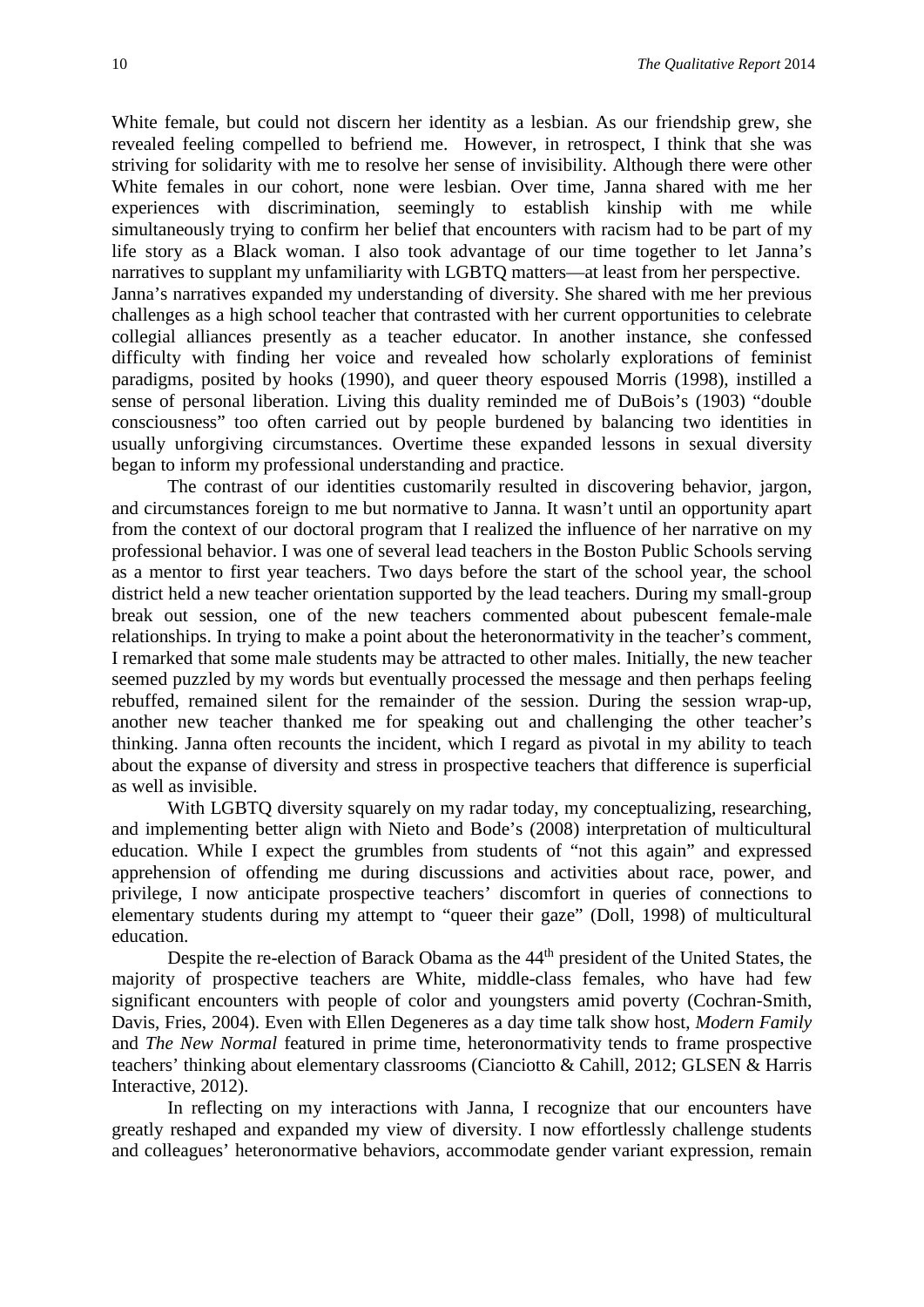mindful of sexual diversity, and urge others with whom I regularly interact, to take up this mantle of difference awareness.

#### **Applications to Teaching**

**Janna:** What about the "so what" question? Marilyn, our dissertation advisor, always pushed us to ask what difference does this make?

**Danné**: Well, you know I teach undergraduate and graduate teacher education courses at a public university in the northeast. Most of the students are White, with many who boast of being 100% Italian or having hybrid identities because of their mixed race or ethnicity. Lately though, I have noticed an increase in Asian and Muslim teacher candidates. The representation of males and Blacks remains low, although when you and I started this project one of my classes had five Latino males. I have long been able to easily tap into the superficial difference among students—perhaps because of my lived experience as African American, female many times relegated to the margins. Mindful that marginalization is marginalization; one of my journal entries written early on in this process explains my initial approach towards LGBT inclusiveness.

While I knew instructional methods, and topics of race and ethnicity, I needed Janna to direct me towards feminist scholars and queer theory. When I sought her help she directed me to GLSEN, PFLAG, and TeachingTolerance.org and told me about LGBTQ special interest groups and queer scholarship. This was useful information because it enabled me to meet two goals for my students—to expand their understanding of diversity beyond the Black-White dichotomy, and provide them with resources for their professional and personal lives. My heightened awareness led me to require students to perform webquests that involved GLSEN.org, PFLAG.org, watch the film *Ma vie en rose*, view clips of ABC programs on transgender children, and examine LGBTQ children's picture/story books.

My new cognizance of sexual diversity situates me to assuredly interact with colleagues in my institution who are queer, straight and identities in between. Although the relationships are collegial, the personal and professional identities of two struck a chord with me—a man who was comfortably out in his bisexual identity, and equally outspoken in his constitution, and a woman divorcing her husband, while simultaneously sorting out her new identity as a lesbian. Their lived experience has strengthened my commitment to multicultural education, especially as a teacher educator who "accepts and affirms the pluralism [including] gender" (Nieto & Bode, 2008, p. 44) evident in my university community. Janna, I credit you with developing my ease in fostering these collegial relationships, which in turn, have given me data to develop fresh encounter stories, illustrative of my expanded grasp of diversity and increased commitment to multicultural education in my teaching and scholarship. Given the increased visibility of LGBT diversity in classrooms and society, multicultural teacher educators in particular would do well to examine how inclusive they are to this aspect of diversity. Teacher educators are responsible for preparing prospective teachers to be effective with all schoolchildren and their families. Being effective requires having an accurate understanding of identities inside and outside of classroom.

That's my answer to the "making the difference" question you pose. What do you see as the value of this work?

**Janna:** My experiences as a lesbian and my reflections on race inform my teaching in subtle and not so subtle ways. One incident, though, really marked for me the importance of making these connections because my encounter stories were able to change an emotionally charged situation into a productive and honest conversation. I taught this particular class on site—in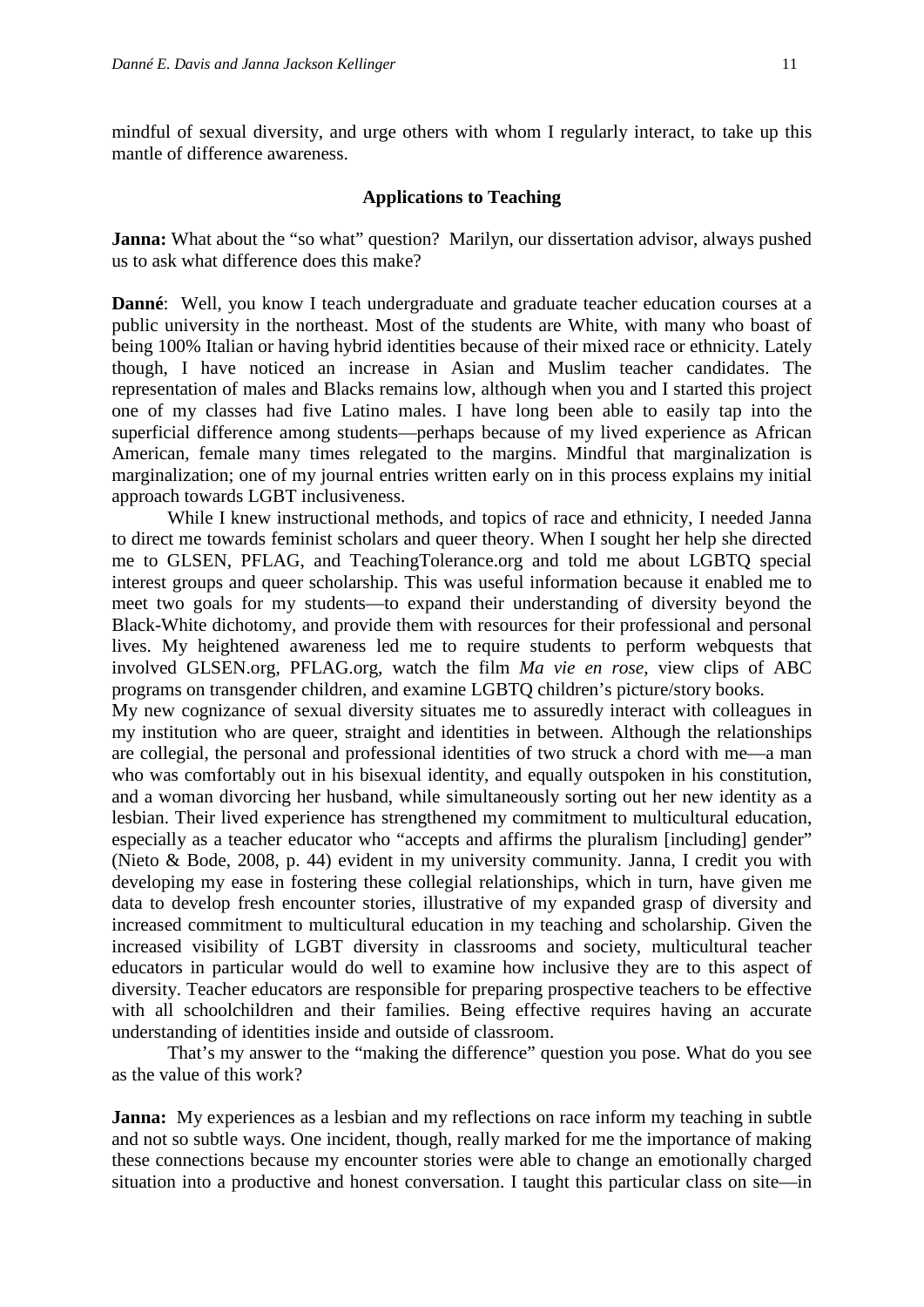an elementary school. I was showing a portion of the video *The Color of Fear* (Lee et al., 2000), which has very frank discussions about race among men of various ethnicities. I knew that one of the men cursed loudly during the portion I was showing so I turned the volume down before that happened so that the elementary school kids in the school would not hear the cussing. As I did, I explained to my class why I did so. Unfortunately, I turned the volume down too early so some of my students of color were unhappy afterwards because they felt I was trying to silence the Black man in the video.

What I thought was most interesting was that some of the White students after the lesson were so happy to finally have a class where race is talked about while some of the Black students complained about always having to educate White people. I knew several of my students of color were disgruntled with the way race was discussed so I scrapped the lesson I had in mind for the next class session and instead began by relating some of my experiences described above to share how I came to my understandings of race and racism. I hesitated to do so because I feel it is more productive to have students discuss their experiences, but, by making my process transparent and stressing that this process is ongoing, I was able to open up the conversation and turn the discussion from an intellectual one to one in which students openly shared their feelings and listened to one another. This was reflected in the course evaluations in which students said I was a "risk-taker" who "makes the environment comfortable for everyone to share opinions." Like Berry and Loughran (2002) discovered, "we came to see an atmosphere of trust could be established immediately if we showed we were prepared to demonstrate our own vulnerability before asking student teachers to do the same" (p. 18). Taking this risk by modeling my own struggles helped push my students to move outside of their comfort zones, prompting students to traverse across their own personal borders.

#### **Methods**

**Janna:** How should we describe our methods, especially if we want others to consider or create encounter stories?

**Danné:** A methods section—this is our method! We have laid our methods bare. This dialogue enacts how we act as critical friends to one another, traces how we coined the term encounter stories, relates our own encounter stories, and describes how we have used encounter stories in our work!

**Janna:** So how would you describe our process of *calling up* our individual histories and eventually arriving at identifying our common or complementary encounters about privilege and prejudice?

**Danné:** I'd say everything grew out of our doctoral course work. First, we had to read about identities and education and analyze the content. For that to happen, in intimate groups we had to dissect the information, which meant acknowledging what was unfamiliar to us. Because we're perceived as smart*,* admitting that we didn't know something could only happen amid an atmosphere of trust. Once we felt that we could trust each other, the willingness to raise questions of and about our myriad lived experiences followed. That reciprocal interrogation put us on the same page, making us equal despite the visibility of our differences. In some way it created a level solidarity. After establishing trust with each other, we were comfortable to publically revisit those questioning interactions. Sometimes we would retell our own story; other times we add each other's details. Does that make sense?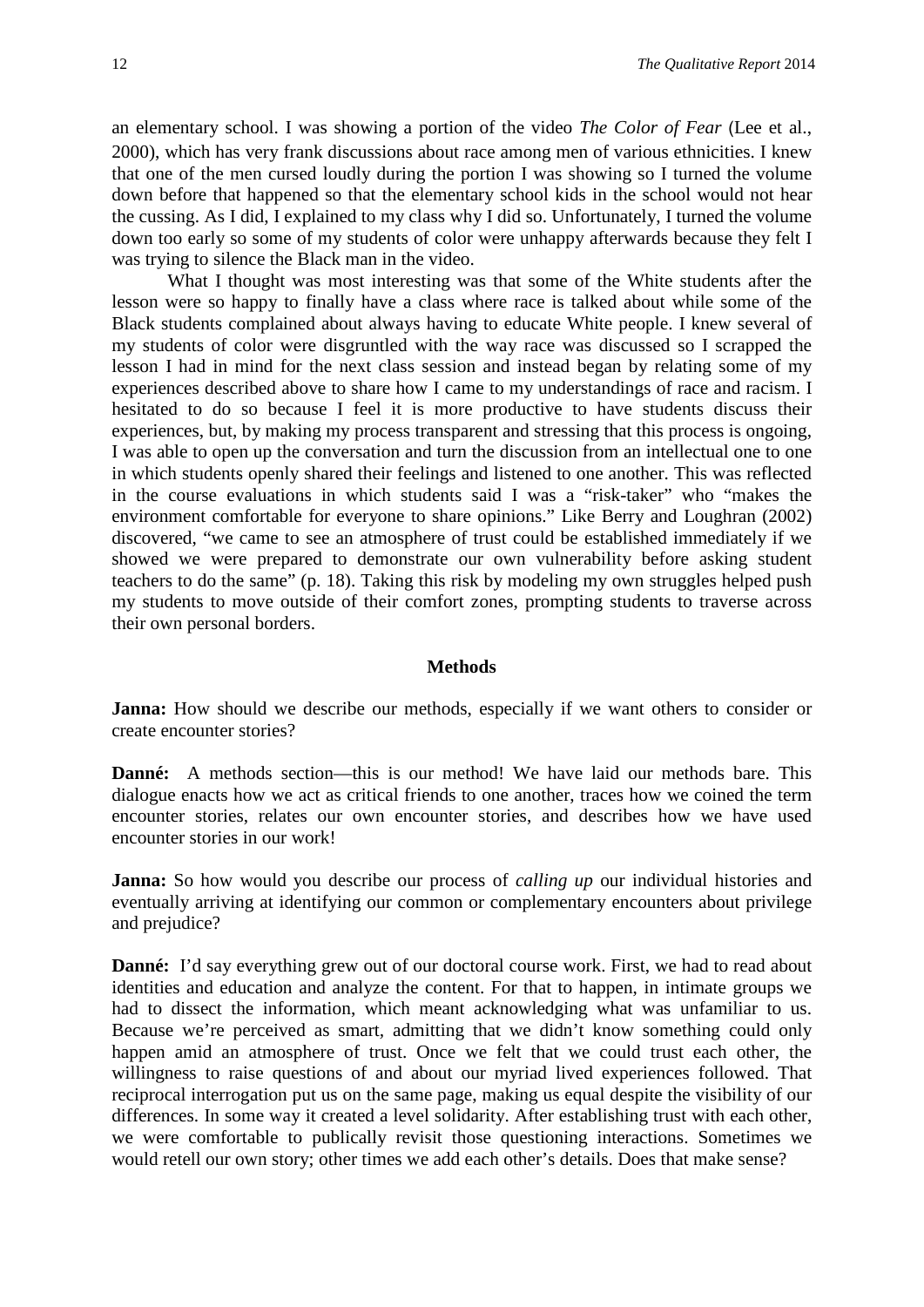**Janna:** I think so. Would an example of that be our earlier discussion about how we first met?

**Danné:** Exactly—that demonstrates the work that these kinds of stories can do—to build off of each other to create new insights, such as how our perceptions can shape encounters with each other.

**Janna:** We also drew from several data sources by maintaining personal journals to reflect and document our personal experiences and encounters with others and our students; interrogating each other about new insights and perceptions influenced by our actual and virtual communities; studying our teaching behaviors via artifacts such as syllabi, course assignments, and readings; examining the range of comments and actions of our students; and discussing the literature about gaps in teacher education and calls to identify new possibilities for preparing future teachers. As reflective teacher educators, we knew these methods would enable us to question our perspectives and assumptions behind our narratives and how they frame our teaching, and they did.

**Danné:** True, but remember how professors in our program always encouraged us to "be in conversation" with other scholars. How does what we just did speak to or against what others have done?

**Janna:** I see what you mean. Just like we use similarities and differences among identities to deepen our understandings of others, we need to ask how encounter stories are similar and different from what others have done to deepen our understanding of encounter stories in relation to what has already been done.

## **Danné:** Exactly!

**Janna:** Well, I believe that encounter stories fall into the realm of self-study and all the other methods that it encompasses/intersects with such as autoethnography and life histories, for example.

**Danné:** I see encounter stories as a means to self-study.

**Janna:** Right. Our use of encounter stories recognizes that teacher research—studying one's own classroom—only tells part of the story; who we are as people, our lived experiences, and our reflections on those experiences shape our identities as teachers and what we do within our classrooms. "Personal history. . . provides a powerful mechanism for teachers wanting to discern how their lived lives impact their ability to teach or learn" (Samaras, Hicks, & Berger, 2004, p. 905). Unlike the descriptions of self-study in education that begin with a teacher/teacher educator's practice, our use of encounter stories begins with our experiences outside of the classroom, and then reflects upon how these experiences inform our teaching practices. In this way, we employ the outward and inward gazes Ellis and Bochner (2000) advocate: "Back-and-forth autoethnographers gaze, first through an ethnographic wide angle lens, focusing outward on social and cultural aspects of their personal experience; then, they look inward, exposing a vulnerable self that is moved by and may move through, refracts, and resist cultural interpretations" (p. 739).

**Danné:** Other scholars have written about how this uniquely recursive process can be particularly fruitful in terms of examining race. Self-study allows teacher educators to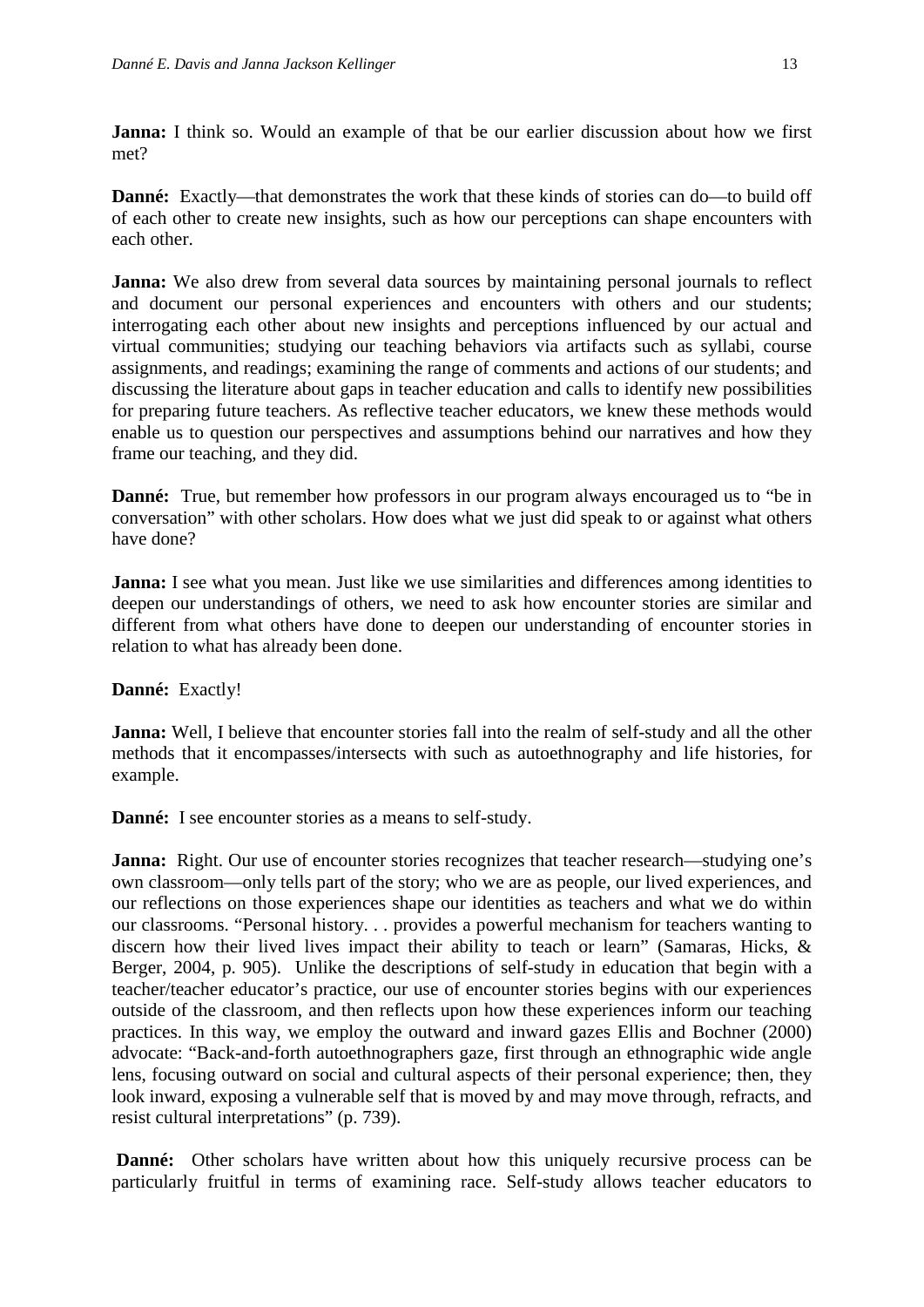connect the details of their experiences with their practice (Hamilton & Pinnegar, 2000)— "self-study is uniquely suited to contribute to an understanding of race and social class issues in education" (Brown, 2004, p. 520). However, Griffiths, Bass, Johnston, and Persellin (2004) point out some of the difficulties conducting self-study.

Many self-study research projects do not address issues of social justice, yet self-study is rich with possibilities for addressing these types of issues. A selfstudy does not require asking questions about social justice, but moral and political issues are swimming just below the surface if one cares, or dares, to look. We don't always want to look. These are hard questions. Issues related to diversity, difference, equity, discrimination, and injustice have no easy answers and often implicate us personally, at least partially, in the injustices we uncover. Self-studies of a more instrumental character are safer, but can we afford, in teacher education these days, to choose to be safe? (p. 656)

Our use of encounter stories takes on the important work of examining one's self in relation to other people to use identities as bridges instead of as barriers. This is the function and power of encounter stories.

**Danné:** OK, so we're asserting that this activity of personal introspection and selfexamination is a worthwhile tool to deepen our awareness of the realities of people who have been oppressed and routinely marginalized. But just because we are espousing it does not make it an uncomplicated task, without obstacles and limitations, right?

**Janna:** Yes, most definitely. We recognize that this looking inward requires courage but also some vulnerability and that this, by its very nature, involves risk. "Looking at ourselves up close, we risk exposing our insecurities, revealing bad habits and dangerous biases, recognizing our own mediocrity, immaturity, or obsessive need to control" (Nielson as cited in Samaras et al., 2004, p. 911). True change, however, does not take place without hard work: "Self-exploration is challenging because we rarely want to face the parts of ourselves that are in conflict or that do not satisfy us. But it is exactly these parts that can act as catalysts for meaningful change" (Arhar, Holly, & Kasten, 2001, p. 61). This change is not isolated to the self because "when we write vulnerably, we invite others to respond vulnerably" (Tierney, 2000, p. 549). Most importantly, modeling this vulnerability invites others not just to respond, but also to use critical reflection in their own development.

It takes courage to expose our shortcomings, to make ourselves vulnerable . . .[but it] model[s] for [our students] the process of life-long learning, and, most importantly, to help them feel safe enough to take similar risks necessary for their own development. (LaBoskey, 2004, p. 858)

**Danné**: Agreed. Any introspection of one's exceptionalities is difficult because sometimes the researcher fails to see autobiographical data. The process should be easier for an individual who routinely looks inward or has keen self-awareness. However that does not erase challenges to identifying and using encounter stories. The work is challenging but we posit is useful to gain perspective on difference.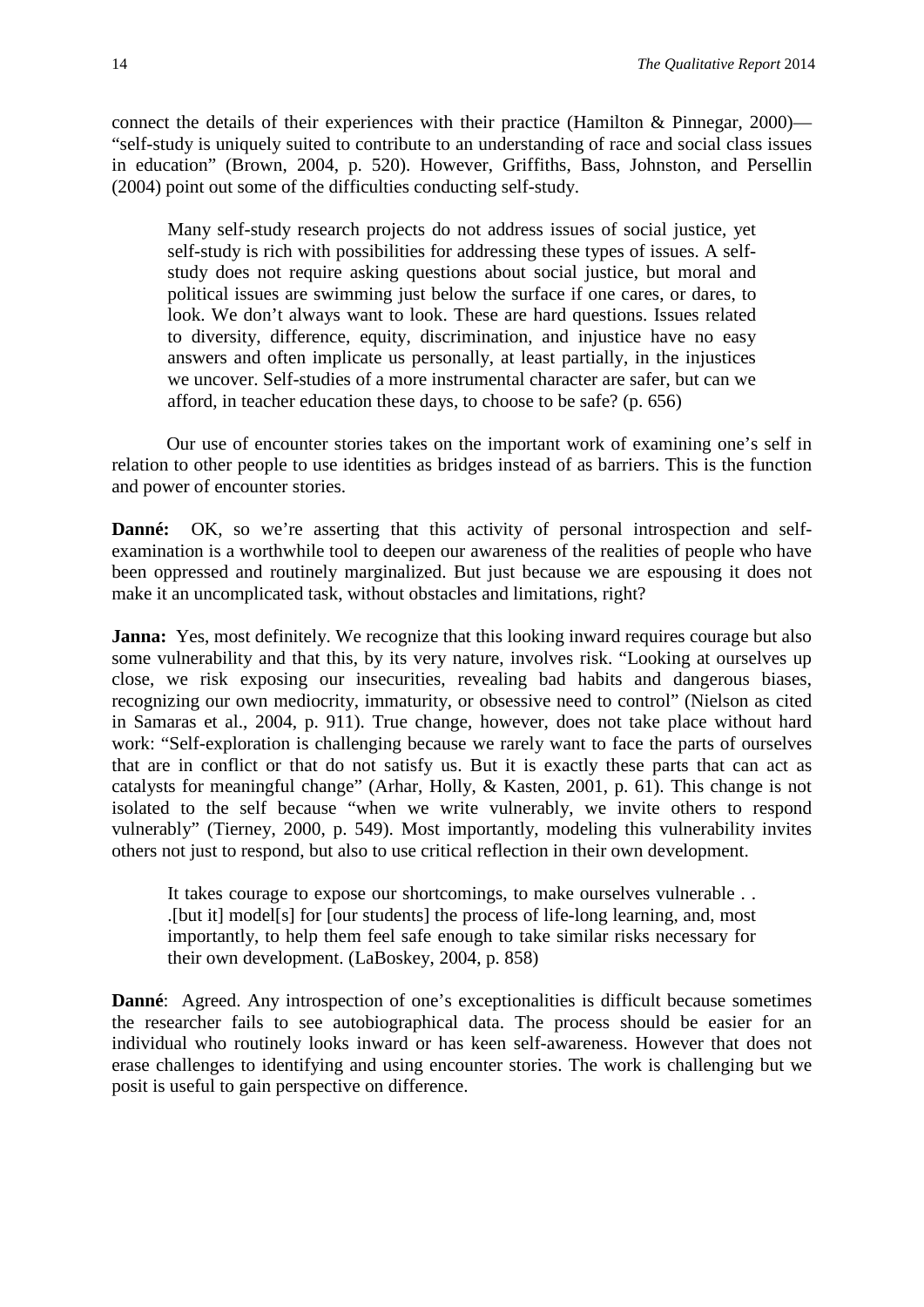#### **Conclusion**

**Janna and Danné:** Encounter stories speak to larger issues of identities by making connections between the Self and the Other. We "use the 'self' to learn about the other" (Ellis & Bochner, 2000, p. 741) and use the other to learn about the self. This takes work as Connolly and Noumair (1997) explain that historically "differences such as race, gender, and sexual orientation of 'others' are often used as receptacles for the unwanted aspects of oneself" (p. 322), a process that is mostly unconscious. Moreover, since our use of encounter stories draws on the ways in which autoethnography situates a multi-layered self within the context of a multi-layered culture as the self both enacts and resists this culture, they can counter the myth that "written and verbal texts constituting the educative process are raceless, unbiased syntheses of a 'common culture', and that the beliefs and values embedded in teachers' and students' racial identities have no bearing on the knowledge that they mutually construct in the teaching/learning process" (Brown, 2002, p. 145). Mindful of Cochran-Smith and Lytle's (1999) statement that "teaching and thus teacher learning are centrally about forming and re-forming frameworks for understanding practice" (p. 290), encounter stories are a way to develop another framework, whereby teachers and teacher educators view their life experiences as a window into the world of others. Critical examination of dissimilarities among people and of circumstances is arduous, complicated work. Yet, like many teacher educators, we are mindful that often the most enduring lessons result from challenging tasks.

#### **References**

- Arhar, J., Holly, M., & Kasten, W. (2001). *Action research for teachers: Travelling the yellow brick road*. Upper Saddle River, NJ: Prentice Hall.
- Asher, N. (2007). Made in the (multicultural) USA: Unpacking tensions of race, culture, gender, and sexuality in education. *Educational Researcher, 36*(2), 66-73.
- Bass, L., Anderson-Patton, V., & Allender, J. (2002). Self-study as a way of teaching and learning: A research collaborative re-analysis of self-study teaching portfolios. In J. Loughran & T. Russell (Eds.), *Improving teacher education practices through selfstudy* (pp. 56-70). London, UK: RoutledgeFalmer.
- Bernal, D. D. (2002). Critical race theory, Latino critical theory, and critical raced-gendered epistemologies: Recognizing students of color as holders and creators of knowledge. *Qualitative Inquiry, 8*(1), 105-126.
- Berry, A., & Loughran, J. (2002). Developing an understanding of learning to teach in teacher education. In J. Loughran & T. Russell (Eds.), *Improving teacher education practices through self-study* (pp. 13-29*)*. London, UK: RoutledgeFalmer.
- Brown, E. (2002). The (in)visibility of race in narrative constructions of the self. In J. Loughran & T. Russell (Eds.), *Improving teacher education practices through selfstudy* (pp. 145-160*)*. London, UK: RoutledgeFalmer.
- Brown, E. (2004). The significance of race and social class for self-study and the professional knowledge base of teacher education. In J. Loughran, M. L. Hamilton, V. K. LaBoskey, & T. Russell (Eds.), *International handbook of self-study of teaching and teacher education practices* (pp. 517-574). Dordecht, The Netherlands: Kluwer Academic.
- Bullough, R., & Pinnegar, S. (2001). Guidelines for quality in autobiographical forms of selfstudy research. *Educational Researcher, 30*(3), 13-21.
- Chang, H., Ngunjiri, F., & Hernandez, K. (2012). *Collaborative authoethnography*. Walnut Creek, CA: Left Coast Press.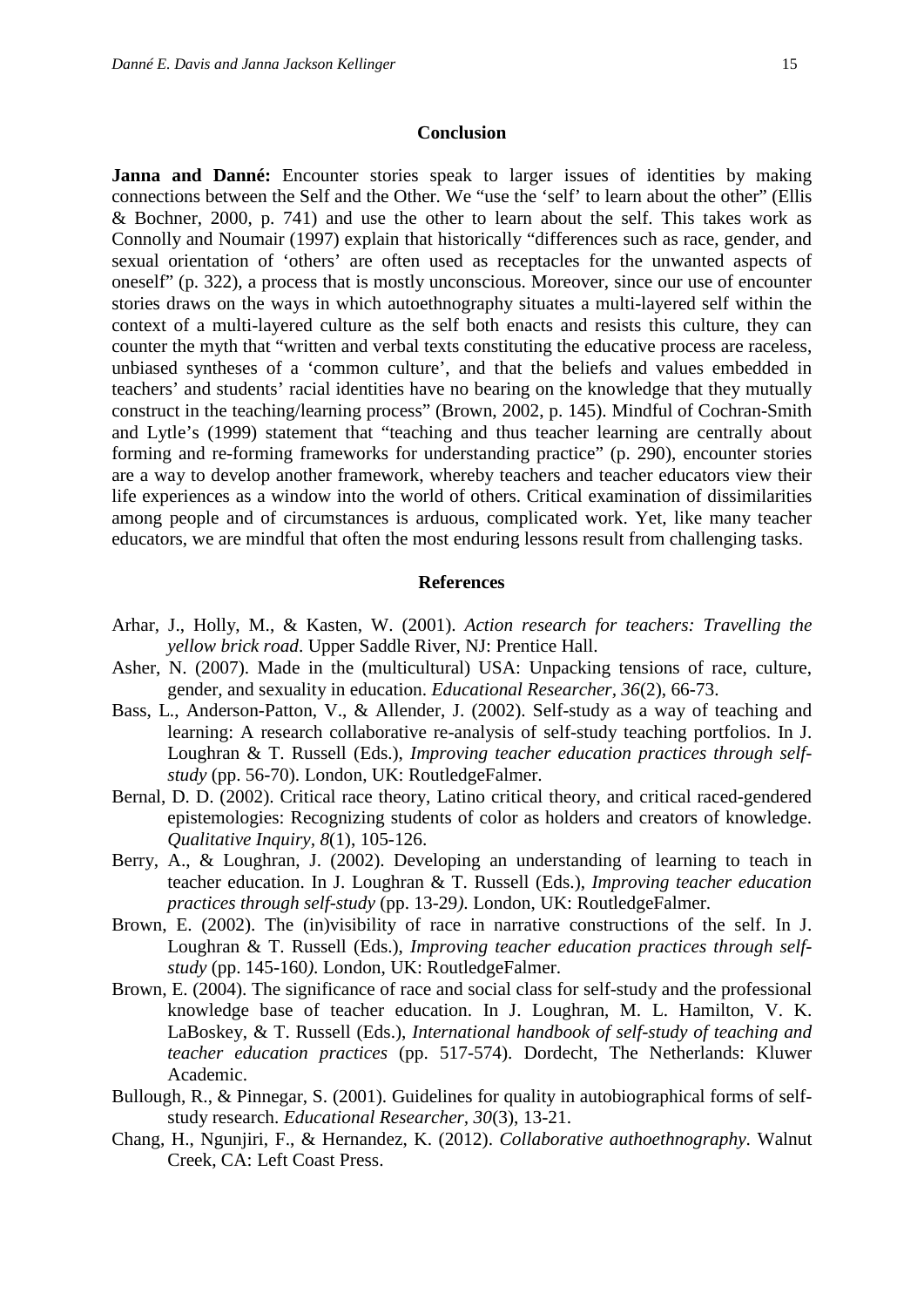- Cianciotto, J., & Cahill, S. (2012). *LGBT youth in America's schools*. Ann Arbor, MI: The University of Michigan Press.
- Cochran-Smith, M. (2000). Blind vision: Unlearning racism in teacher education. *Harvard Educational Review, 70*(2), 157-190.
- Cochran-Smith, M., Davis, D., & Fries, K. (2004). Multicultural teacher education: Research, practice and policy. In J. Banks & C. M. Banks (Eds.), *Handbook of research on multicultural education* (2nd ed., pp. 931-975). San Francisco, CA: Jossey-Bass.
- Cochran-Smith, M., & Lytle, S. (1999). Relationships of knowledge and practice: Teacher learning in communities. *Review of Research in Education, 24*, 249-305.
- Connolly, M., & Noumair, D. (1997). The white girl in me, the colored girl in you, and the lesbian in us: Crossing boundaries. In M. Fine, L. Weis, L. C. Powell, & L. M. Wong (Eds.), *Off white: Readings on race, power, and society*, (pp. 322-332). New York, NY: Routledge.
- Davis, D. (2000). DEPARTMENTS Toward a positive image Scholarship-winning Essay. *The Public Manager, 29*(2), 34.
- Davis, D. (2008). The "inner city" is my blues. *Multicultural Education, 15*(3), 28-29.
- Davis, D. E. (2009). Being in the minority is my circumstance, not my identity. *African Identities, 7*(4), 491-494.
- Doll, M. (1998). Queering the gaze. In W. F. Pinar (Ed.), *Queer theory in education* (pp. 287- 298). Mahwah, NJ: Lawrence Erlbaum.
- Douglas, K. (1999). *Sexuality and the black church: A womanist perspective*. Maryknoll, NY: Orbis Books.
- Douglas, K. B., & Hopson, R. E. (2001). Understanding the black church: The dynamics of change. *Journal of Religious Thought*, *56/57*(2/1), 95-113.
- Du Bois, W. E. B. (1903). *The souls of black folk: Essays and sketches*. Chicago, IL: A.C. McClurg.
- Ellis, C., & Bochner, A. (2000). Autoethnography, personal narrative, reflexivity: Researcher as subject. In N. Denzin & Y. Lincoln (Eds.), *Handbook of qualitative research* (2nd ed., pp. 733-768). Thousand Oaks, CA: Sage.
- GLSEN & Harris Interactive. (2012). *Playgrounds and prejudice: Elementary school climate in the United States, A survey of students and teachers*. New York, NY: Gay, Lesbian, & Straight Education Network.
- Griffin, J. H. (1961). *Black like me.* Boston, MA: Houghton Mifflin.
- Griffiths, M., Bass, L., Johnston, M., & Perselli, V. (2004). Knowledge, social justice, and self-study. In J. Loughran, M. L. Hamilton, V. K. LaBoskey, & T. Russell (Eds.), *International handbook of self-study of teaching and teacher education Practices* (pp. 651-708). Dordecht, The Netherlands: Kluwer Academic.
- Hamilton, M. L., & Pinnegar, S. (2000). On the threshold of a new century: Trustworthiness, integrity, and self-study in teacher education. *Journal of Teacher Education, 51*(3), 234-240.
- Harbeck, K. (1997). *Gay and lesbian educators: Personal freedoms, public constraints*. Malden, MA: Amethyst Press.
- Hooks, B. (1990). *Yearning: Race, gender, and cultural politics*. Boston, MA: South End Press.
- Jackson, J. (2007). *Unmasking identities: An exploration of the lives of gay and lesbian teachers.* Lanham, MD: Lexington Books.
- Jackson, J. (2013). For queer teachers, love can be a battlefield. In R. Whitlock (Ed.), *Queer south rising: Voices from a contested place* (pp. 105-124). Charlotte, NC: Information Age.
- Jackson, P. W. (1968). *Life in classrooms*. New York, NY: Holt, Rinehart & Row.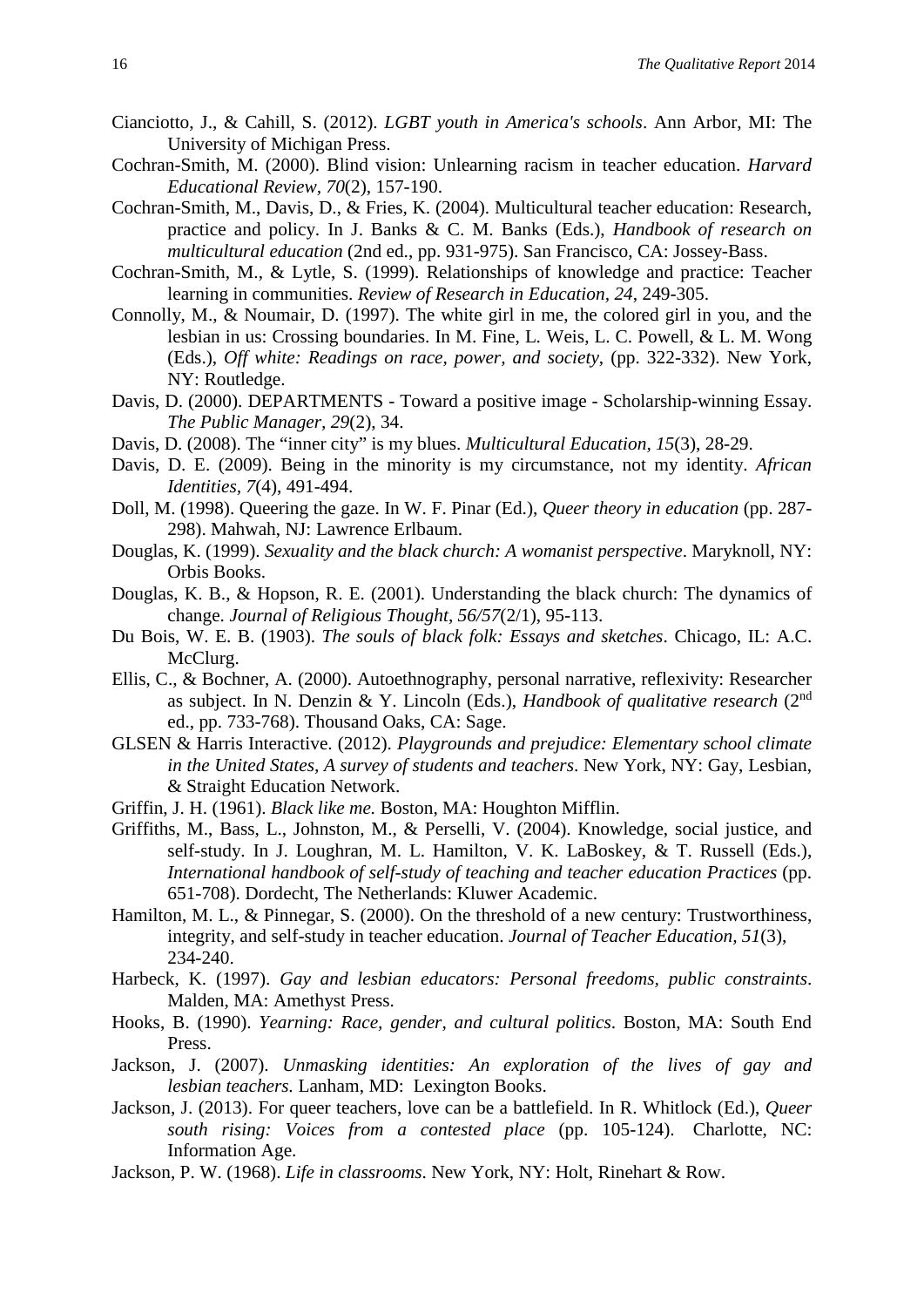- LaBoskey, V. K. (2004). The methodology of self-study and its theoretical underpinnings. In J. Loughran, M. L. Hamilton, V. K. LaBoskey, & T. Russell (Eds.), *International handbook of self-study of teaching and teacher education practices* (pp. 817-870). Dordecht, The Netherlands: Kluwer Academic.
- Lee, M. W., Hunter, M., Goss, R., Bock, R. C., Stir-Fry Productions, & Stir-Fry Seminars & Consulting. (2000). *The color of fear: A film*. Oakland, CA: Stir-Fry Seminars & Consulting.
- Loughran, J. (2004). A history and context of self-study of teaching and teacher education practices. In J. Loughran, M. L. Hamilton, V. K. LaBoskey, & T. Russell (Eds.), *International handbook of self-study of teaching and teacher education practices* (pp. 7-40). Dordecht, The Netherlands: Kluwer Academic.
- Morris, M. (1998). Unresting the curriculum: Queer projects, queer imaginings. In W. Pinar (Ed.), *Queer theory in education* (pp. 275-286). Mahwah, NJ: Lawrence Erlbaum Associates.
- Muskowitz, E. (2008, July 30<sup>th</sup>). A curb on gay marriage will fall. *Boston Globe*, A1.
- Nieto, S., & Bode, P. (2008). *Affirming diversity: The sociopolitical context of multicultural education*. Boston, MA: Pearson/Allyn and Bacon.
- Richardson, L. (2000). Writing: A method of inquiry. In N. Denzin & Y. Lincoln (Eds.), *Handbook of qualitative research* (pp. 923-948). Thousand Oaks, CA: Sage.
- Samaras, A., Hicks, M., & Berger, J. G. (2004). Self-study through personal history. In J. Loughran, M. L. Hamilton, V. K. LaBoskey, & T. Russell (Eds.), *International handbook of self-study of teaching and teacher education practices* (pp. 905-942). Dordecht, The Netherlands: Kluwer Academic.
- Schuck, S., & Segal, G. (2002). Learning about our teaching from our graduates, learning about our learning with critical friends. In J. Loughran & T. Russell (Eds.), *Improving teacher education practices through self-study*, (pp. 88-101). London, UK: RoutledgeFalmer.
- Tatum, B. D. (1997). *Why are all the black kids sitting together in the cafeteria? And other conversations about race.* New York, NY: Basic Books.
- Tierney, W. (2000). Undaunted courage: Life history and the post-modern challenge. In N. Denzin & Y. Lincoln (Eds.), *Handbook of qualitative research* (2nd ed., pp. 537-544). Thousand Oaks, CA: Sage.
- Wangsness, L., & Estes, A. (2007, June 15). Personal stories changed minds. *Boston Globe*, A1

#### **Author Note**

Danné E. Davis is an Assistant Professor of Elementary Education at Montclair State University,NJ. She is the NAME 2012 G. Pritchy Smith Multicultural Educator of the Year, and a recipient of the 2012 NJ Secretary of Higher Education Distinguished Faculty Award. Dr. Davis has published various articles in peer review journals. She is a frequent presenter of juried paper presentations at scholarly and professional conferences. Her current research and teaching interests are critical pedagogy, multicultural education, teacher education and LGBT children's picture books. Correspondence for this article can be made to Danné E. Davis at Montclair State University, UN 3237, Montclair, NJ 07043; Tel: 973.655.5183; Fax: 973.655.7043; Email: [Davisd@mail.montclair.edu.](mailto:Davisd@mail.montclair.edu)

Janna Jackson Kellinger is an Associate Professor of Curriculum and Instruction in the College of Education and Human Development at University of Massachusetts, Boston. She is the author of *Unmasking Identities: An Exploration of the Lives of Gay and Lesbian Teachers*. She has published numerous peer review articles on teacher education, gay